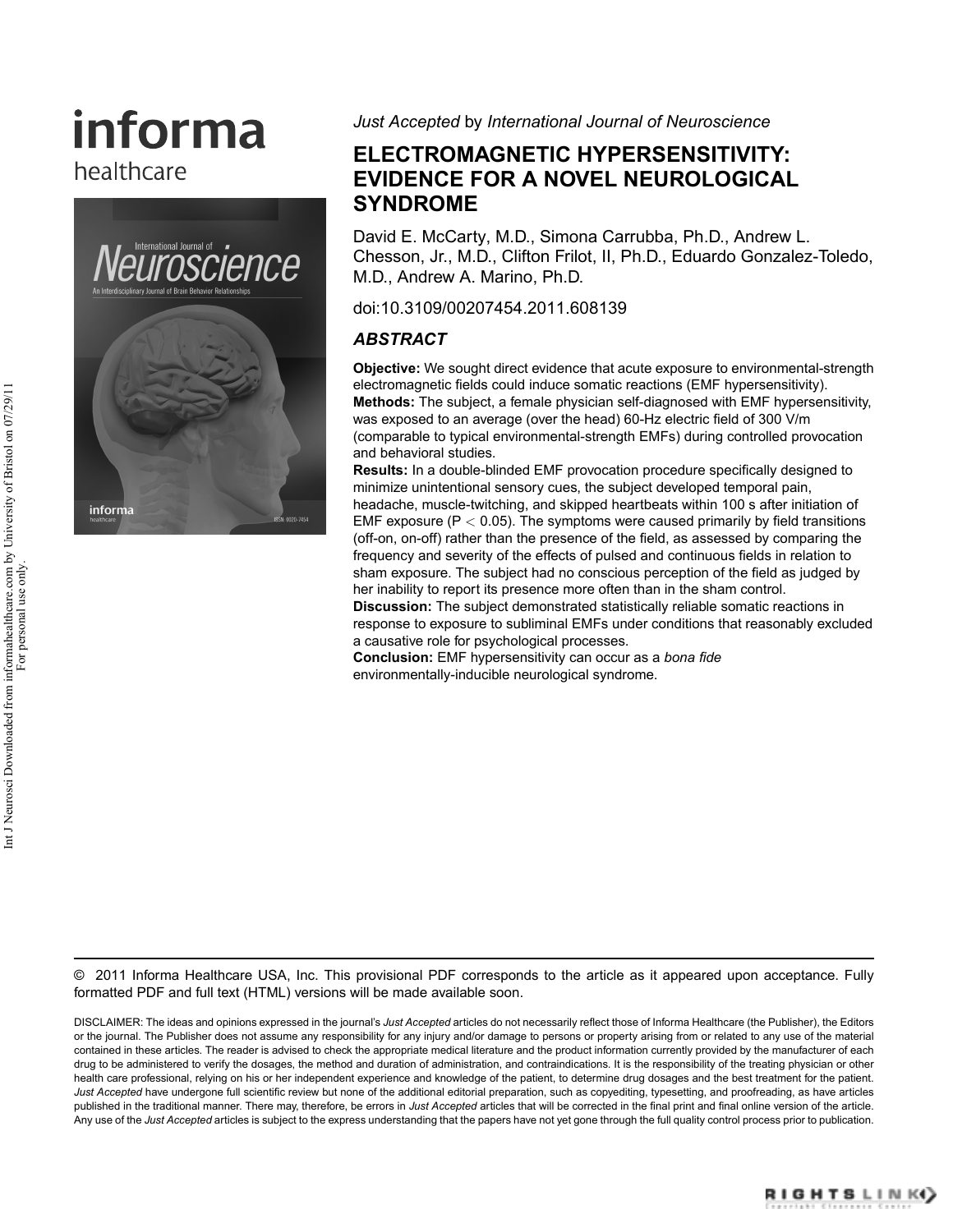# **ELECTROMAGNETIC HYPERSENSITIVITY: EVIDENCE FOR A NOVEL NEUROLOGICAL SYNDROME**

David E. McCarty, M.D.<sup>a</sup>, Simona Carrubba, Ph.D.<sup>a</sup>, Andrew L. Chesson, Jr., M.D.<sup>a</sup>, Clifton Frilot II, Ph.D.<sup>b</sup>, Eduardo Gonzalez-Toledo, M.D.<sup>c</sup>, Andrew A. Marino, Ph.D.<sup>a,\*</sup>

David E. McCarty, M.D.<sup>9</sup>, Simona Carrubba, Ph.D.<sup>9</sup>, Andrew L. Chesson, Jr., M.D.<sup>9</sup>,<br>Clifton Frilot II, Ph.D.<sup>9</sup>, Eduardo Gonzalez-Toledo, M.D.<sup>6</sup>, Andrew A. Marino, Ph.D.<sup>8,2</sup><br>
"Department of Neurology, LSU Health Scien <sup>a</sup>*Department of Neurology, LSU Health Sciences Center, Shreveport, LA, USA* <sup>b</sup>*School of Allied Health Sciences, LSU Health Sciences Center, Shreveport, LA, USA* <sup>c</sup>*Department of Radiology, LSU Health Sciences Center, Shreveport, LA, USA*

\*Corresponding author. Address: Department of Neurology, LSU Health Sciences Center, P.O. Box 33932, Shreveport, LA 71130-3932, USA. Tel.: 1-318-675-6177. *E-mail address:* amarino@lsuhsc.edu

Running head: Electromagnetic Sensitivity

Keywords: Electromagnetic fields, Evoked potentials, Hypersensitivity, Provocation study, Sensory transduction, Sleep study.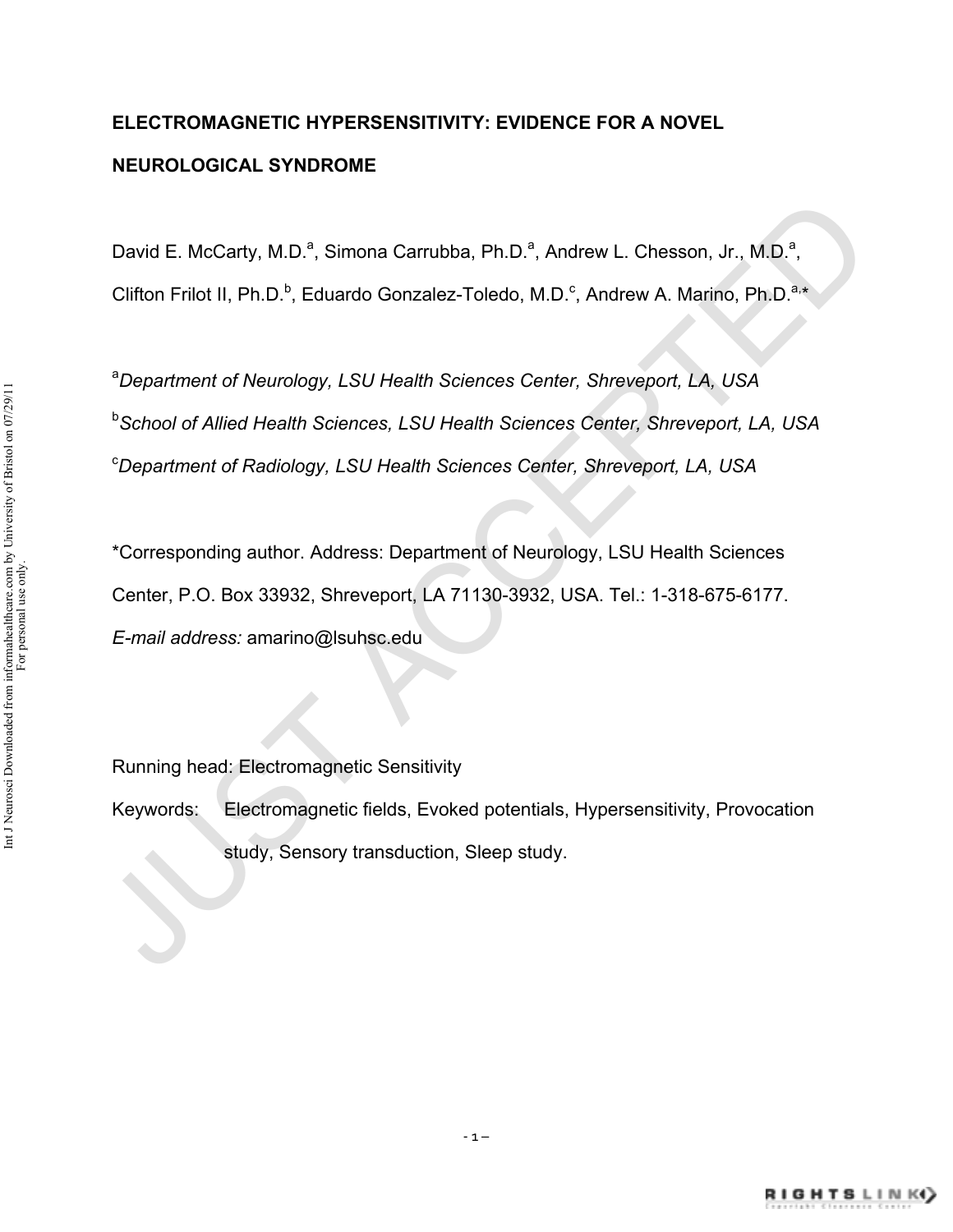#### **ABSTRACT**

**Objective:** We sought direct evidence that acute exposure to environmental-strength electromagnetic fields could induce somatic reactions (EMF hypersensitivity). **Methods:** The subject, a female physician self-diagnosed with EMF hypersensitivity, was exposed to an average (over the head) 60-Hz electric field of 300 V/m (comparable to typical environmental-strength EMFs) during controlled provocation and behavioral studies.

electromagnetic fields could induce somatic reactions (EMF hypersensitivity).<br>
Methods: The subject, a female physician self-diagnosed with EMF hypersensitivity,<br>
was exposed to an average (over the head) 60-Hz electric fi **Results:** In a double-blinded EMF provocation procedure specifically designed to minimize unintentional sensory cues, the subject developed temporal pain, headache, muscle-twitching, and skipped heartbeats within 100 s after initiation of EMF exposure (P < 0.05). The symptoms were caused primarily by field transitions (off-on, on-off) rather than the presence of the field, as assessed by comparing the frequency and severity of the effects of pulsed and continuous fields in relation to sham exposure. The subject had no conscious perception of the field as judged by her inability to report its presence more often than in the sham control.

**Discussion:** The subject demonstrated statistically reliable somatic reactions in response to exposure to subliminal EMFs under conditions that reasonably excluded a causative role for psychological processes.

**Conclusion:** EMF hypersensitivity can occur as a *bona fide* environmentally-inducible neurological syndrome.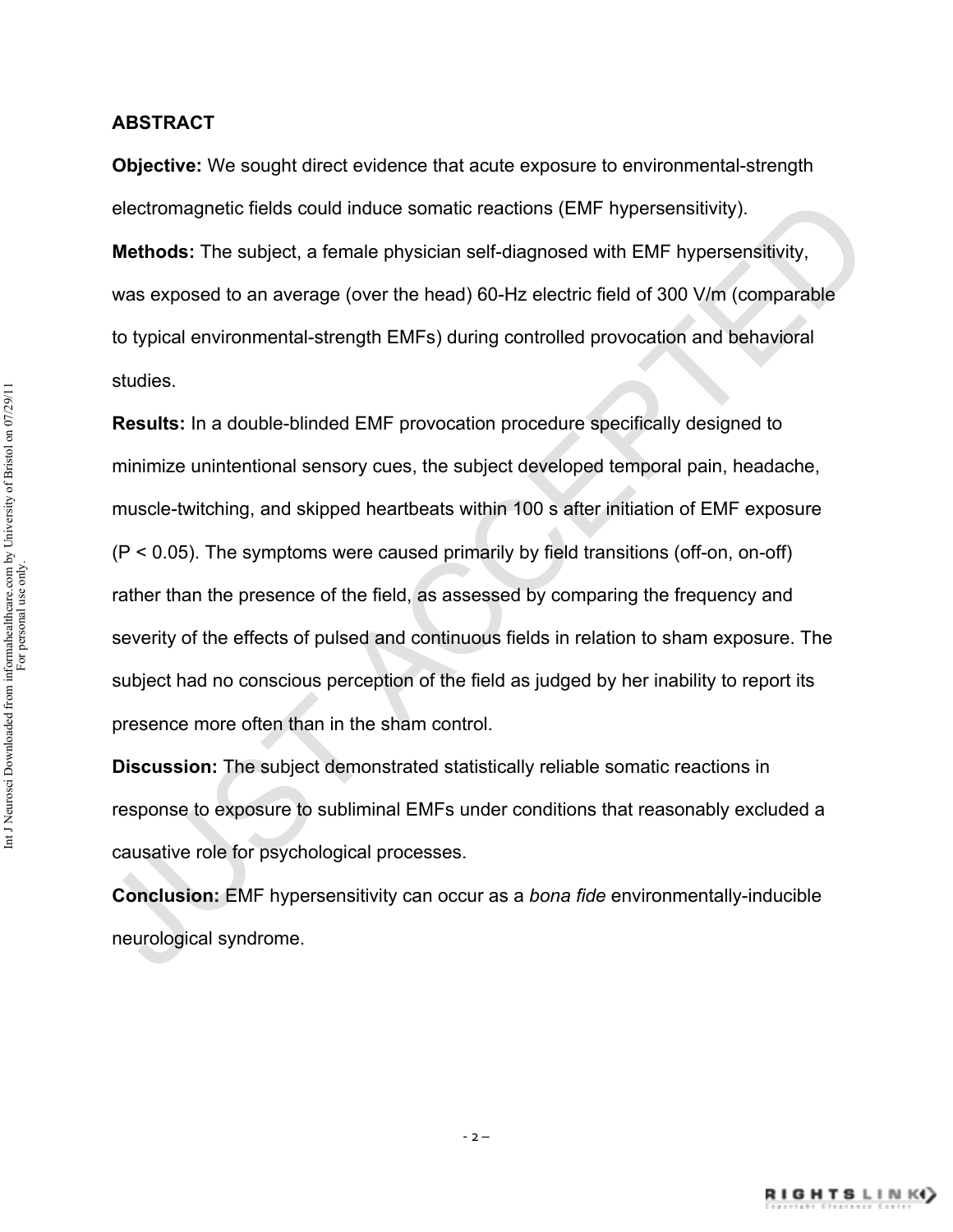Man-made electromagnetic fields (EMFs) such as those produced by cell phones, powerlines, or computers are ubiquitous in the general and workplace environments. About 3–5% of the population subjectively associates acute or subacute exposure to EMFs with departures from normal function or feeling (EMF hypersensitivity) [1, 2]. The prevalence of self-reported EMF hypersensitivity has usually been attributed to somatization disorders [3, 4].

phones, powerlines, or computers are ubiquitous in the general and workplace<br>environments. About 3–5% of the population subjectively associates acute or subacute<br>exposure to EMFs with departures from normal function or fee A possible nonpsychological basis for EMF hypersensitivity was provided by the discovery of the ability of human beings to detect weak EMFs, as evidenced by the occurrence of field-onset and field-offset brain potentials [5], and the induction of steady-state changes in brain electrical activity that persisted during the presence of the field [6]. The underlying mechanism of field sensory transduction appears to be an electric-force-sensitive ion channel [7]. Animal studies suggest that the electroreceptor cells and/or afferent processing cells are located in the brain stem [8, 9].

 Despite the physiological and biophysical evidence that could explain at least some cases of human somatic responses to EMFs without invoking psychological processes [5-9], direct evidence of nonpsychological EMF hypersensitivity is lacking. Our purpose was to determine whether EMFs could produce symptomatic responses in a putatively hypersensitive subject, while appropriately controlling for chance, confounders, and somatization.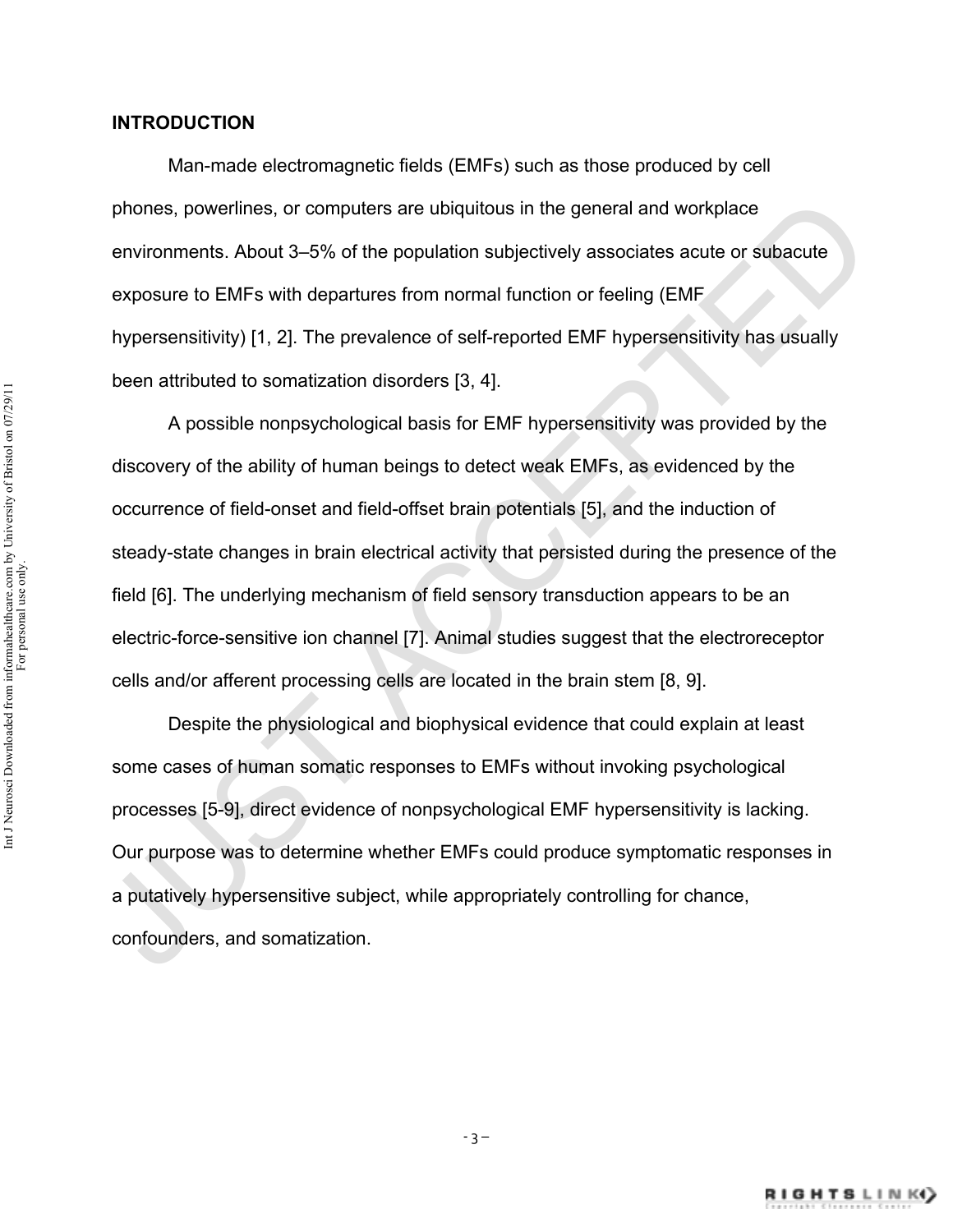#### **METHODS**

#### **Subject**

In the context of ongoing human, animal, and biophysical studies involving EMF<br>sensory transduction in our laboratory, we were contacted by a 35-year-old female<br>physician with multiple neurologic and somatic symptoms inclu In the context of ongoing human, animal, and biophysical studies involving EMF sensory transduction in our laboratory, we were contacted by a 35-year-old female physician with multiple neurologic and somatic symptoms including headaches, hearing and visual disturbances, subjective sleep disturbances and nonrestorative sleep, and musculoskeletal complaints, all of which she reported could be precipitated by exposure to environmental EMFs and abated by withdrawal from the fields. Among the environmental triggering sources she identified were cell phones, computers, powerlines, and various common electrical devices. During extensive interviews she credibly explained the reasons for her belief that EMFs from common environmental sources could provoke her symptoms.

 After she agreed to medical tests appropriate for evaluating her medical condition, she was admitted as a patient on the neurology service and underwent a physical exam including a comprehensive neurologic exam, a clinical electroencephalogram (EEG) exam, a noncontrast magnetic-resonance (MR) imaging of the brain, an overnight sleep study (with video and expanded EEG montage) in which the resulting polysomnogram was scored in accordance with standardized rules [10], a standard laboratory evaluation of serum electrolytes and blood chemistries, liver function tests, serum fasting cortisol, and complete blood count, and direct evaluations of her EMF sensitivity in a series of EMF provocation and behavioral studies (see below). The institutional review board at the LSU Health Sciences Center approved all experimental procedures, and the subject gave her written informed consent.

 $-4 -$ 

Int J Neurosci Downloaded from informahealthcare.com by University of Bristol on 07/29/11 Int J Neurosci Downloaded from informahealthcare.com by University of Bristol on 07/29/11 For personal use only.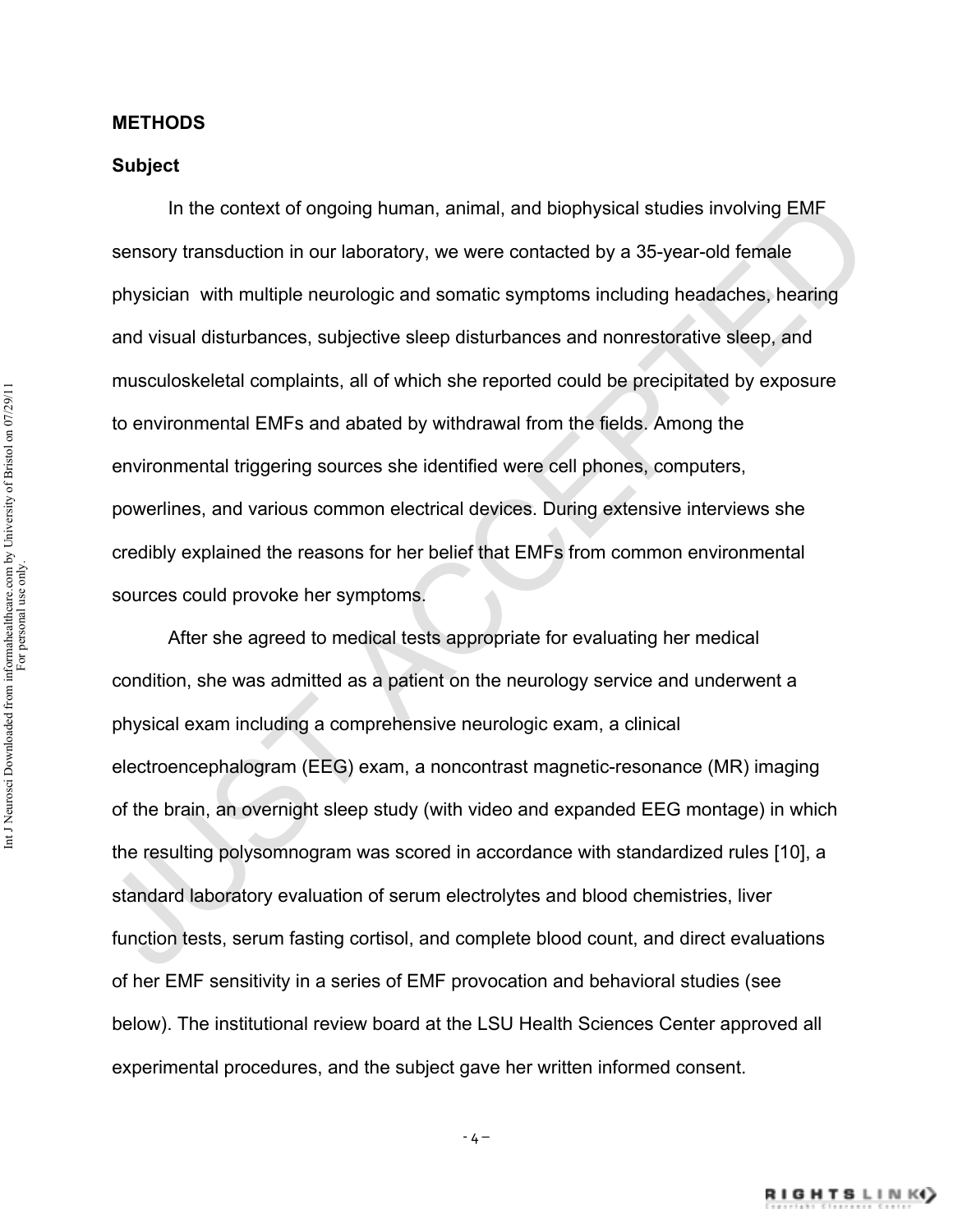#### **EMF Exposure**

The subject sat in a comfortable wooden chair with her eyes closed, and uniaxial<br>60-Hz (unless noted otherwise) sinusoidal electric fields were generated by applying a<br>voltage to parallel 49-cm square metal plates spaced The subject sat in a comfortable wooden chair with her eyes closed, and uniaxial 60-Hz (unless noted otherwise) sinusoidal electric fields were generated by applying a voltage to parallel 49-cm square metal plates spaced 36 cm apart (Figure 1). The equipment that controlled the field was located outside the subject's view and emitted no visual or auditory stimuli. The background electric field (the field present irrespective of whether or not a voltage was applied to the parallel plates) was about 1 V/m throughout the region occupied by the subject (HI-3603, Holaday, Eden Prairie, MN, USA). The plate arrangement did not produce magnetic fields. The continuously-present background 60-Hz magnetic field was 0.1 mG, and the geomagnetic field was 599.8 mG, 68.4° below the horizontal component (component along the direction of the applied field, 360.5 mG) (MAG-03, Bartington, GMW, Redwood City, CA, USA). Highfrequency signals from cell-phone towers and other distant antennae (1–10 GHz) were less than 0.1  $\mu$ W/cm<sup>2</sup> (the background fields in the sleep-study room were similar) (Spectran, Aaronia, Euscheid, Germany).

In the provocation studies the electric field was applied for 100-s intervals with a duty cycle of 50% and a repetition rate of 10 Hz, which resulted in alternating field-on and field-off pulses of 100 ms (pulsed field); a continuous field (100% duty cycle) was used in one of the provocation studies. Duty cycle, pulse structure, and interval length were regulated by a microcontroller programmed to produce the desired signals. When the duty cycle was 50% the actual EMF stimuli consisted of: 1) 10 onset stimuli per second x 100 s = 1000 field-onset stimuli per interval; 2) an equal number of field-offset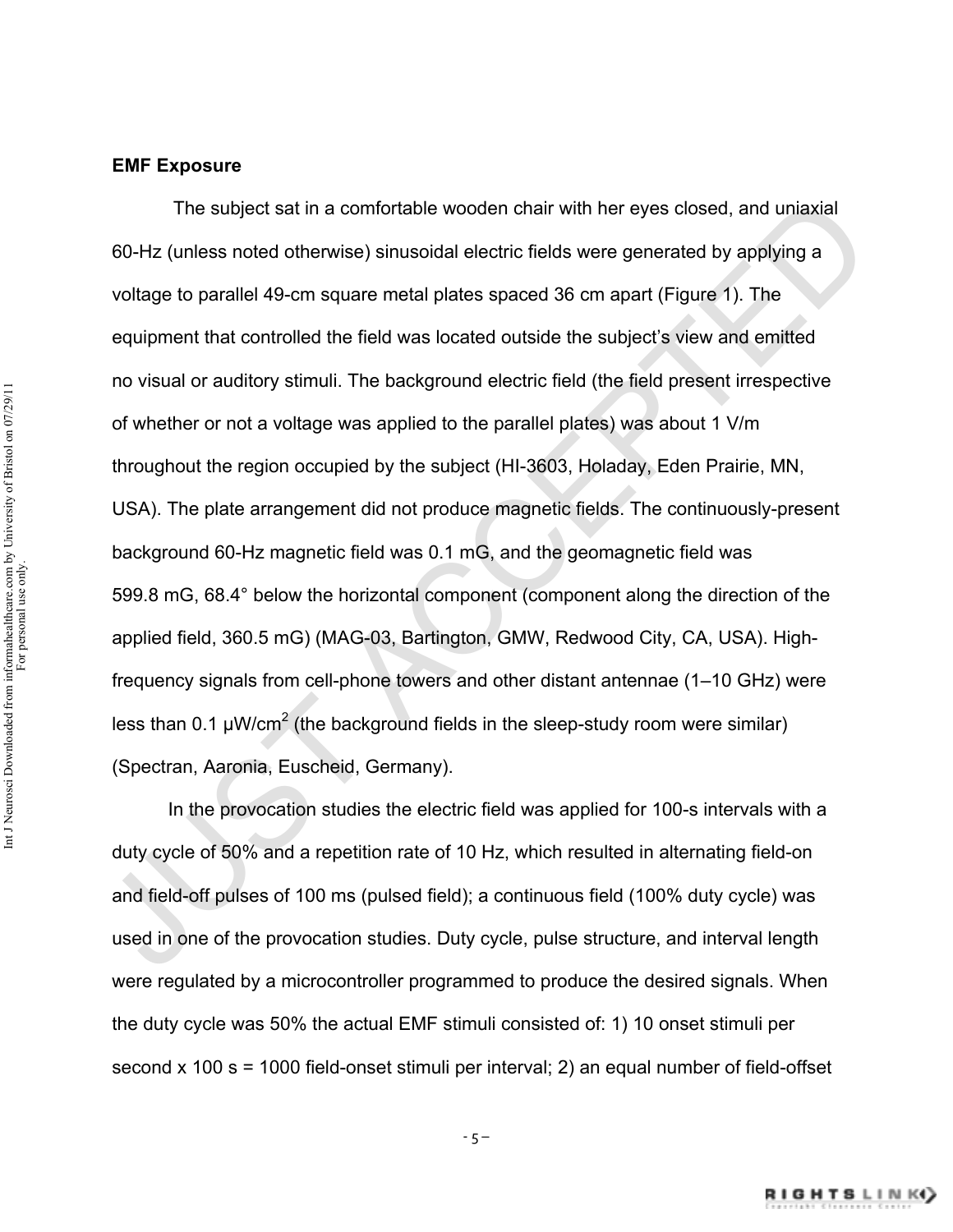stimuli; 3) the presence of the EMF for a total of 50 s. When the duty cycle was 100% there was only 1 field-onset stimulus and 1 field-offset stimulus, and the EMF was present for 100 s. In the behavioral studies the electric field was applied in trials consisting of a 2-s epoch when a pulsed field was applied (50% duty cycle, 10-Hz repetition rate) and a 10-s field-free control epoch.

#### **Field Strength**

present for 100 s. In the behavioral studies the electric field was applied in trials<br>consisting of a 2-s epoch when a pulsed field was applied (50% duty cycle, 10-Hz<br>repetition rate) and a 10-s field-free control epoch.<br> The applied electric field was significantly distorted by the subject's body, resulting in strong inhomogeneities in the field surrounding the subject. To overcome the problem of measuring the external field, we used Maxwell's laws to calculate it at every point in the subject's vicinity. The subject was modeled as an electrically isolated composite of rectangular solids representing the trunk and lower extremities, and an ellipsoid representing the head. The assumed conductivity was 1 S/m. The total electric field at every point was determined for  $V_{AC}$  = 100 V using finite-element analysis consisting of approximately 10 $^6$  elements; a more detailed mesh was automatically generated in the head region (Multiphysics, Comsol, Los Angeles, CA, USA). The peak external electric field was about 1000 V/m (Figure 1); the average field was about 300 V/m around the head, and less than 50 V/m around the body. The peak and average field strength and duration of exposure were far below the levels generally recognized as capable of producing physiological effects in human subjects [11].

The external electric field resulted in an induced internal electric field in the brain in accordance with physical law. The strength of the induced brain electric field was comparable to that induced by environmental-strength power-frequency electric and

 $-6-$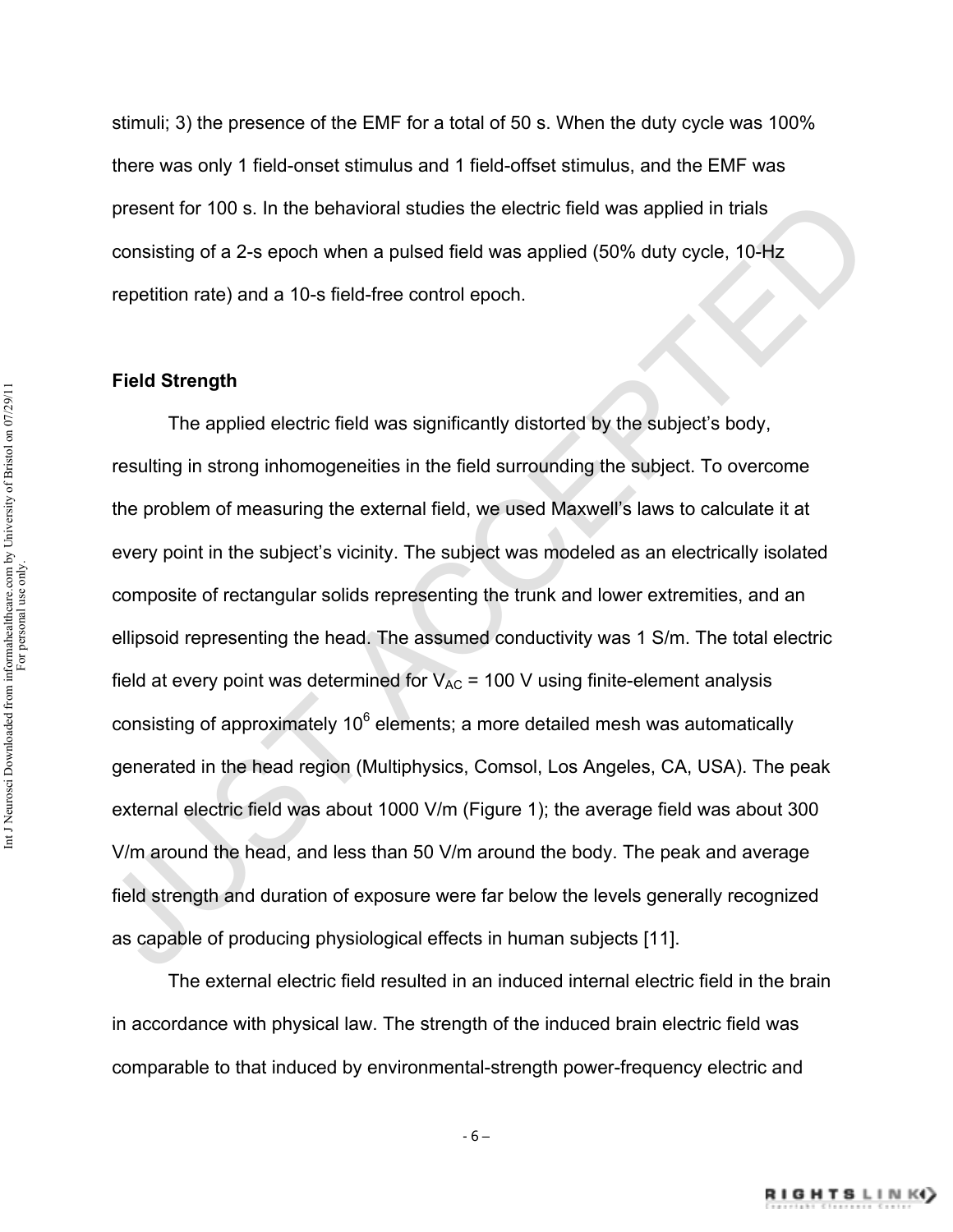#### **Somatic Responses**

Somatic Responses<br>
A pulsed field (50% duty cycle) was applied for 100 s in ten independent field-<br>
exposure intervals. The controls were ten 100-s sham-exposure intervals during which a<br>
field was not applied. The order o A pulsed field (50% duty cycle) was applied for 100 s in ten independent fieldexposure intervals. The controls were ten 100-s sham-exposure intervals during which a field was not applied. The order of the field and sham intervals was determined randomly. The environmental conditions during the field-exposure and sham-exposure intervals were identical except that the wires carrying the plate voltage were disconnected during the sham-exposure intervals. At the end of each interval the subject was questioned by an interviewer blinded to whether or not the field had been applied and asked to describe any symptoms she developed during the interval, whether or not the symptoms had persisted into the interview period. She was queried using descriptive terms she had employed. Whenever she reported symptoms, commencement of the next interval was delayed until she reported that they had abated.

 We used a pulsed field because we expected it would result in a stronger symptomatic response compared with a continuous field [9, 14]. To test this reasoning we performed a second study to assess whether the subject developed a differential symptomatic response to the pulsed and continuous fields. The subject was exposed or sham exposed for 100-s intervals, and immediately after each interval was interviewed as described above. A sham field (S), continuous field (C) (100% duty cycle), and pulsed field (P) (50% duty cycle, 10 Hz) were applied, and the SCP pattern was repeated five times. The subject was blinded regarding the use of different EMFs; from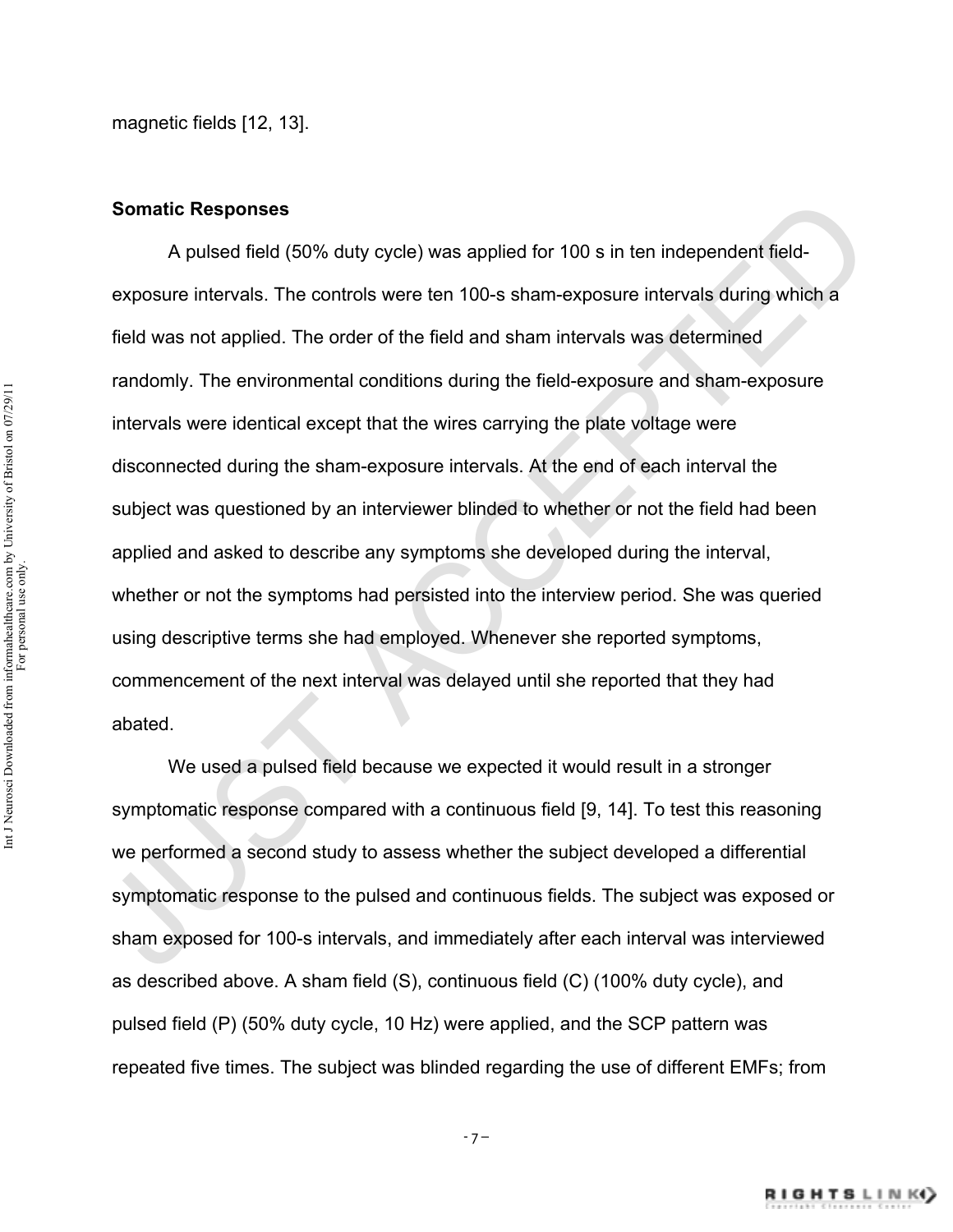her perspective the laboratory procedures were identical to those followed in the first study. The interviewer was aware that the effects of C and P fields were being compared, but was blinded regarding the actual sequence of the fields.

#### **Behavioral Responses**

compared, but was blinded regarding the actual sequence of the fields.<br> **Behavioral Responses**<br>
We considered the possibility that any symptomatic response might be a result of<br>
the ombined processes of conscious awareness We considered the possibility that any symptomatic response might be a result of the combined processes of conscious awareness of the EMF followed by a somatization reaction based on a fear that EMFs were harmful. We approached the issue by determining whether the subject could consciously perceive a field when it was presented in multiple independent trials. A field having the same strength and spatial distribution as previously (Figure 1) was applied in a series of trials each of which consisted of a 2-s epoch during which a pulsed field (50% duty cycle, 10-Hz repetition rate) was applied and a 10-s field-free control epoch. Eight independent sequences were employed, each with 30–50 trials. In three sequences the frequency was 60 Hz, in two it was 1 kHz, and in three others the respective frequencies were 10 kHz, 100 kHz, and 500 kHz.

 The subject held a small plastic box that housed a buzzer, a button labeled YES and another button labeled NO. In the middle of each on and off epoch the buzzer emitted a 4-kHz tone at 60 dB which lasted 100 ms, and she was instructed to press the YES or NO button whenever she heard the tone, depending on whether or not she had any conscious sensation of a field at that moment. Employing a custom-designed virtual instrument (LabView, National Instruments, Austin, TX, USA), we determined the number of YES and NO responses in the presence and absence of the field in each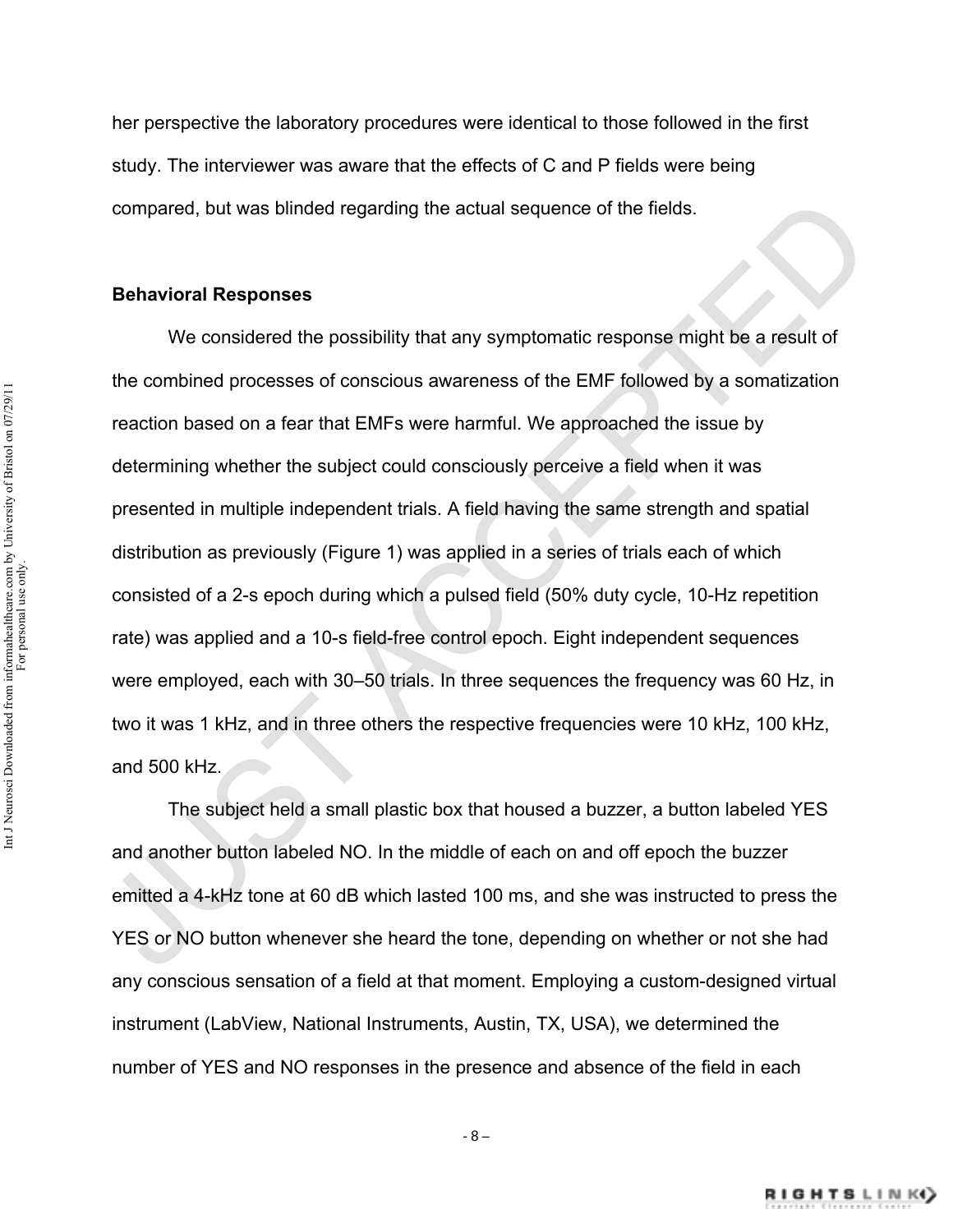sequence. In addition, 4 sham sequences (minimum of 30 trials in each) were conducted in which a field was not applied. The subject had no knowledge that an off-on pattern was being used in the field sequences or that some sequences consisted of sham exposure.

#### **Statistics**

 The frequencies of the somatic and behavioral responses in the presence and absence of the field were evaluated using the chi-square test (2 x 2 tables) or the Freeman-Halton extension of the Fisher exact probability test (2 x 3 tables) [15].

#### **RESULTS**

#### **Clinical Studies**

pattern was being used in the field sequences or that some sequences consisted of<br>
sham exposure.<br>
Statistics<br>
The frequencies of the somatic and behavioral responses in the presence and<br>
absence of the field were evaluate The patient's physical examination was unremarkable. The presence of frequent subjective awakenings from sleep, sometimes with unintended gross motor activity such as muscle twitching and leg jerking, prompted clinical concern for a sleep-related movement disorder, parasomnia, or nocturnal epilepsy. The polysomnogram revealed significant sleep fragmentation and discontinuity (Table 1), but no evidence of significant sleep-disordered breathing, nocturnal epilepsy, or abnormal REM-related atonia. Periodic limb movements were noted, but did not appear to be a major sleep-disrupting force.

 Standard and 24-hour video-accompanied EEG recordings revealed normalappearing background rhythms and no epileptiform activity. EEG performed in the presence of active cellular telephone use provoked a right-sided headache, but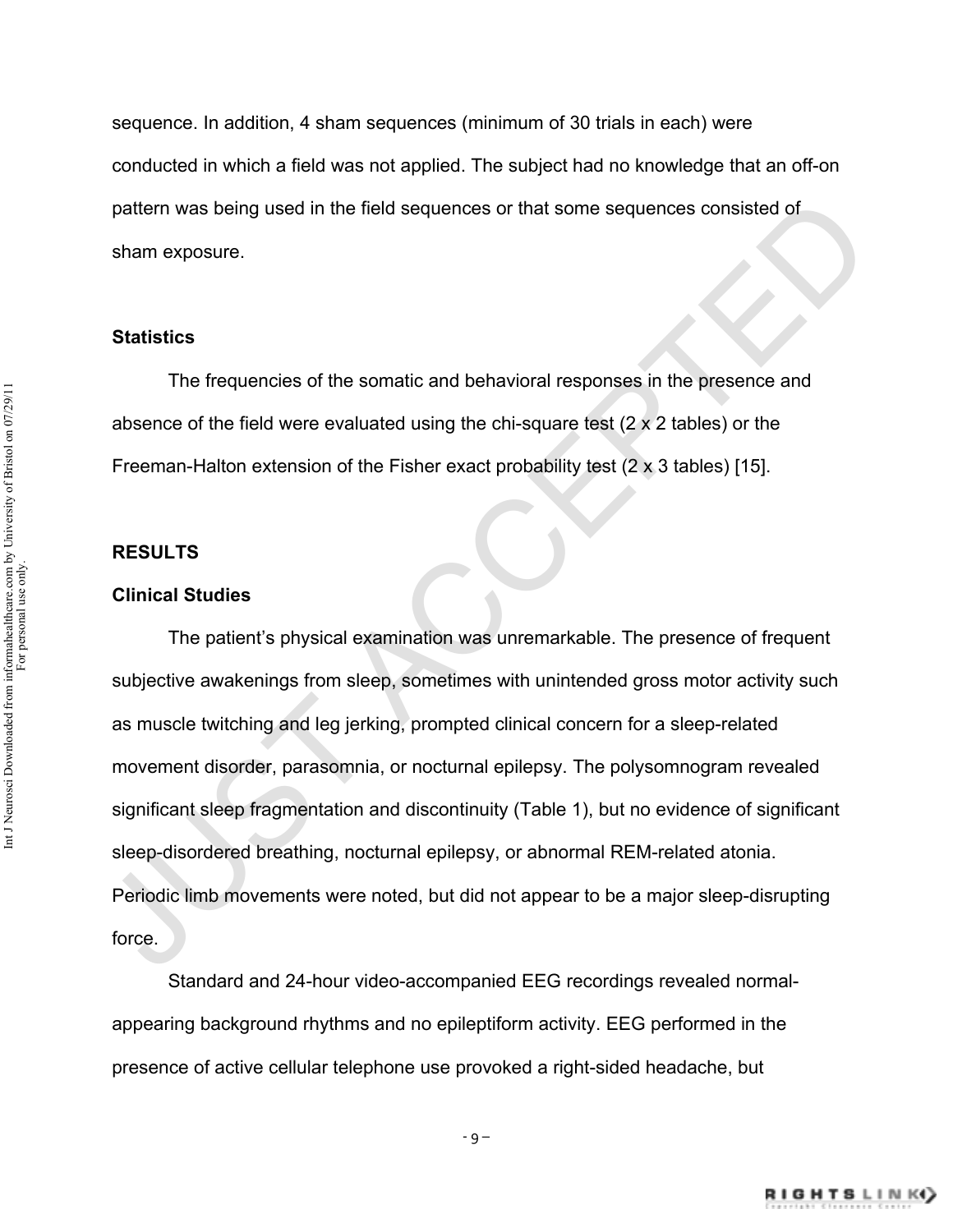produced no unusual EEG waveforms. The MR image revealed evidence of cortical dysplasia in the right temporal lobe, and right parietal polygyria, both without interval change when compared with a study performed 19 months earlier. Laboratory evaluation for common metabolic/endocrine problems and blood count abnormalities was unremarkable.

#### **Somatic Responses**

 The sequence and characteristics of the symptomological and behavioral experiments are shown in Table 2.

change when compared with a study performed 19 months earlier. Laboratory<br>
evaluation for common metabolic/endocrine problems and blood count abnormalities<br>
was unremarkable.<br>
Somatic Responses<br>
The sequence and characteri The question of a relation between the presence of the field and the occurrence of symptoms was directly addressed by interviewing the subject immediately following 100-s field-exposure or sham-exposure intervals; both the interviewer and the subject were blinded regarding the exposure condition. During the interviews the subject reported a range of symptoms including localized pain in her jaw, ear, or the side of her head, a more diffuse head pain, and muscle pain or twitching in the hip, neck, and back. Sometimes she qualified the symptom as "strong" or "mild," and sometimes she denied all symptoms. We grouped the symptoms related to localized head pain as "temporal pain," those related to diffuse head pain as "headache," and those related to muscle effects as "muscle pain/twitching." Symptoms reported more rarely were indicated explicitly (Table 3a). The subject consistently reported pronounced symptoms that occurred during the field intervals, particularly in intervals 7, 13, 14, 15, and 18. In the sham intervals she reported no symptoms in intervals 4, 6, 8, 16, 20, weak temporal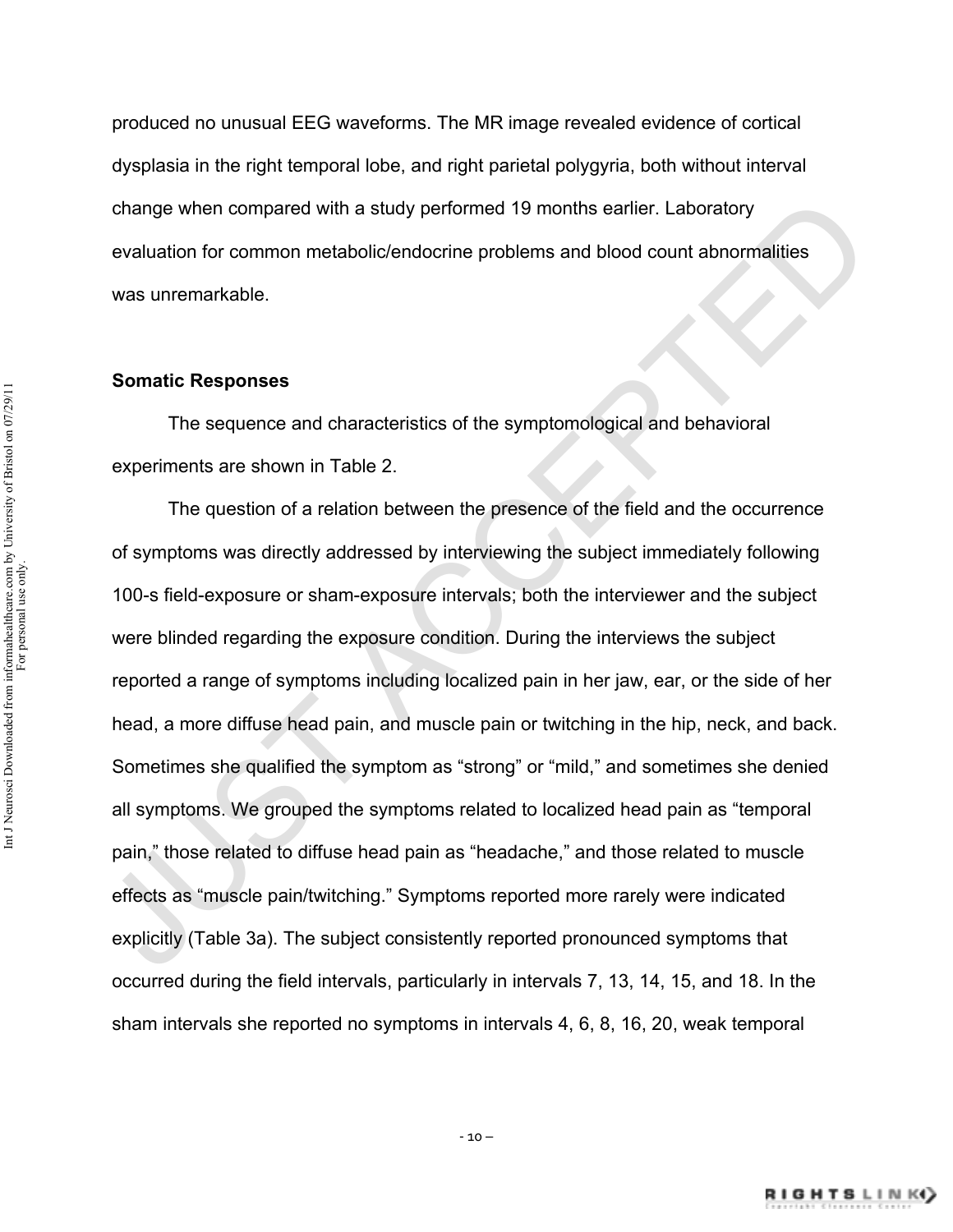pain in intervals 2, 3, 19, and a weak headache in intervals 10 and 12. The field and sham distributions of symptoms differed significantly ( $P < 0.05$ ) (Table 3b).

In a second study, the relative role of EMF changes (number of onsets and<br>offsets) and steady-state presence of the EMF was directly addressed by interviewing<br>the subject immediately following 100-s exposure intervals in In a second study, the relative role of EMF changes (number of onsets and offsets) and steady-state presence of the EMF was directly addressed by interviewing the subject immediately following 100-s exposure intervals in which either a pulsed field or a continuous field was presented. She was queried regarding her symptoms as previously and reported symptoms in both field intervals (Table 4a). The symptoms triggered by the pulsed field were more intense compared with the sham control (P < 0.05) (Table 4b); the symptoms triggered by the continuous field did not differ from the sham control ( $P = 0.16$ ). The subject reported no symptoms in 4 of 5 sham intervals (intervals 1, 4, 10, 13).

#### **Behavioral Responses**

 The possible influence of conscious awareness of the EMF on the development of symptoms was investigated by assessing whether the subject could consciously perceive the field. A total of 300 independent trials involving carrier frequencies of 60 Hz to 500 kHz were used; the controls consisted of 150 sham trials. The results did not depend on the carrier frequency, and consequently the data was combined for analysis (Table 5).

 The subject failed to respond to the tone 7 times while the field was on and 7 times while it was off, resulting in a total of 293 responses for each of the two conditions. There were no missed responses in the sham trials. The overall yes response rate in the field trials was (51/586)  $\times$  100 = 8.7%. The occurrence of a yes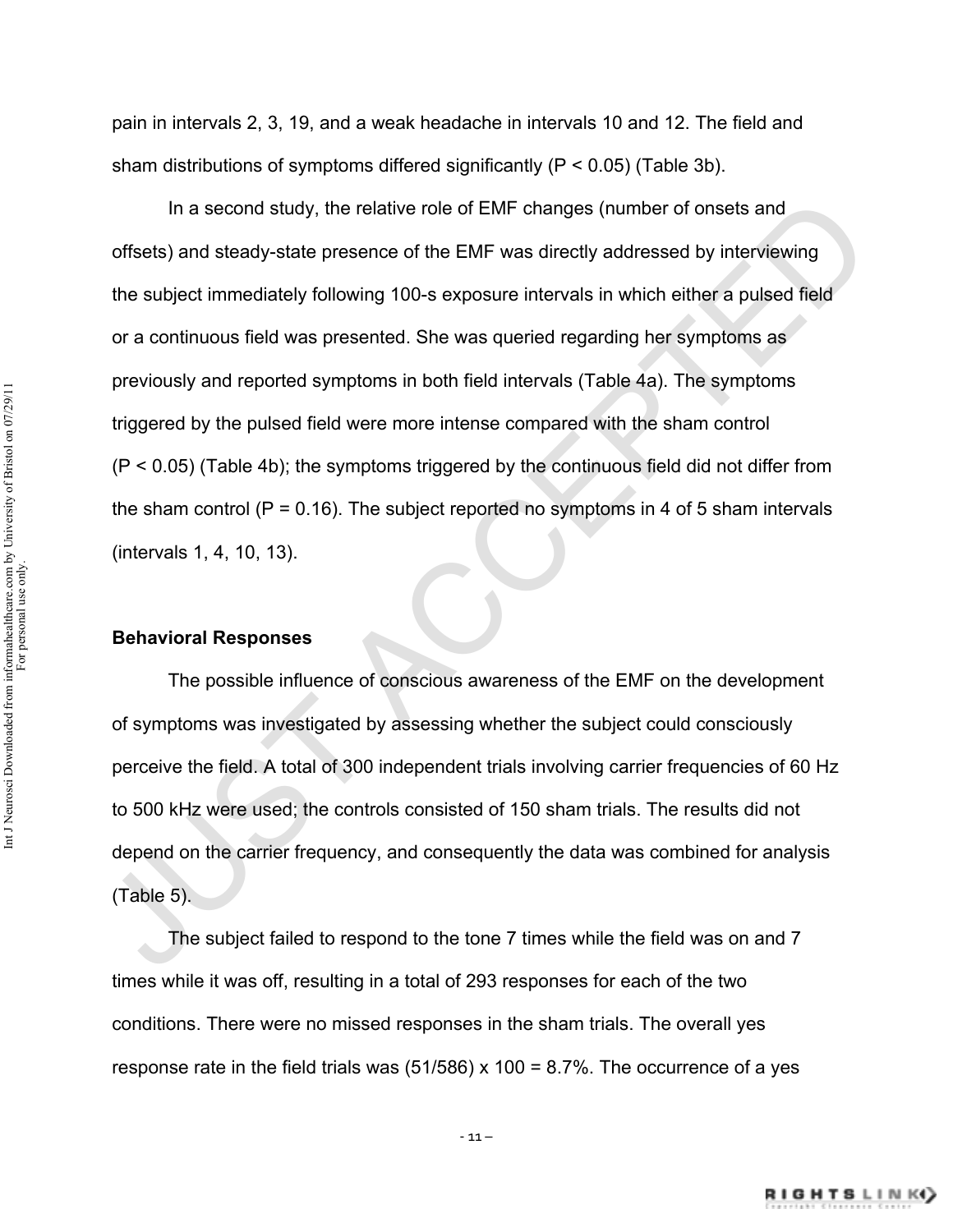response was significantly associated with the presence of the field (P < 0.05) (Table 5a), but the sensitivity of the yes responses was low  $(32/(32 + 261))$  x 100 = 11%). The yes response rate in the sham trials was slightly higher than that seen in the field trials ([27/273 = 9.9%]) (Table 5b).

#### **DISCUSSION**

yes response rate in the sham trials was slightly higher than that seen in the field trials<br>((27/273 = 9.9%)) (Table 5b).<br> **DISCUSSION**<br>
Appropriately controlled provocation studies are required to establish the<br>
existence Appropriately controlled provocation studies are required to establish the existence of EMF hypersensitivity and to understand the relative importance of psychological and nonpsychological processes in mediating any observed symptoms. A working laboratory definition of EMF hypersensitivity formulated in symptomological terms is therefore needed to permit recognition of hypersensitivity reactions when they occur. In previous provocation studies the assumption was made that true hypersensitive subjects would exhibit more or less the same symptoms in response to repeated provocations. The assumption led to experimental designs that involved averaging across exposed and control groups, which is an inherently insensitive statistical procedure for detecting real but variable responses [3, 4]. The assumption is particularly inapplicable to EMF hypersensitivity because intra- and inter-subject variability are its salient features [1, 2]. We defined EMF hypersensitivity as the occurrence of any medically recognized symptom in response to provocation using an environmentally relevant EMF; there was no requirement that the same symptom must reoccur when the EMF provocation was repeated. This definition avoided the problem of masking real effects and more appropriately matched the laboratory procedure to the known characteristics of EMF hypersensitivity [1, 2]. We focused on a single self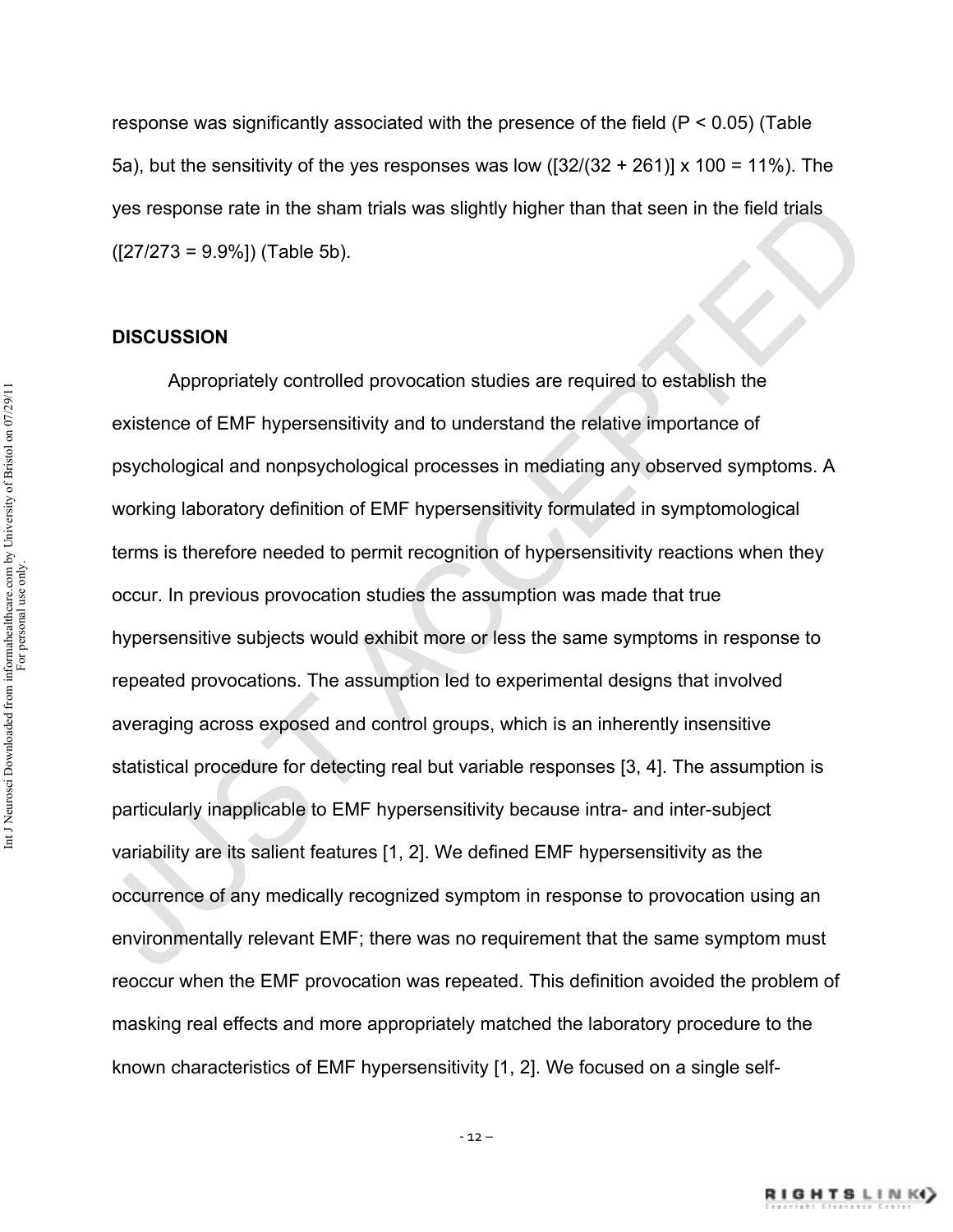reported subject and employed a procedure in which she served as her own control. While controlling for artifacts, chance, and somatization, the question whether she reliably exhibited *any* symptomatic responses to an EMF was addressed; the alternative hypothesis was that she did not exhibit EMF-triggered symptoms. The laboratory conditions were controlled in such a way that a putative role of psychological processes could reasonably be identified.

reliably exhibited any symptomatic responses to an EMF was addressed; the alternative<br>hypothesis was that she did not exhibit EMF-triggered symptoms. The laboratory<br>conditions were controlled in such a way that a putative The subject developed symptoms in association with the presentation of a pulsed electric field significantly (P < 0.05) more often than could reasonably be explained on the basis of chance (Table 3). Several considerations suggested that the statistical link was a true causal association with a subliminal EMF. First, the subject's environment was carefully controlled to avoid putative confounding factors. The testing took place in an acoustically quiet environment and the presence of uncontrolled environmental EMFs was nil. The environmental conditions during the field-exposure and shamexposure intervals were identical except that during the sham-exposure intervals, at a point far removed form the subject's field of view, the wires carrying the plate voltage were disconnected. A key aspect of our laboratory procedure was the elimination of sensory cues that could serve as conscious markers of the electric field leading to a somatization reaction. All appropriate precautions were taken to eliminate potential confounders. Second, the occurrence of symptoms was significantly associated with the type of EMF (Table 4). The symptomatic response was associated with the pulsed EMF, which maximized occurrence of the number of transient changes in the EMF (off-on and on-off), not with the presence of the field, as expected on the basis of prior animal studies where the issue of somatization was irrelevant [9]. Finally, in a behavioral study

 $-13 -$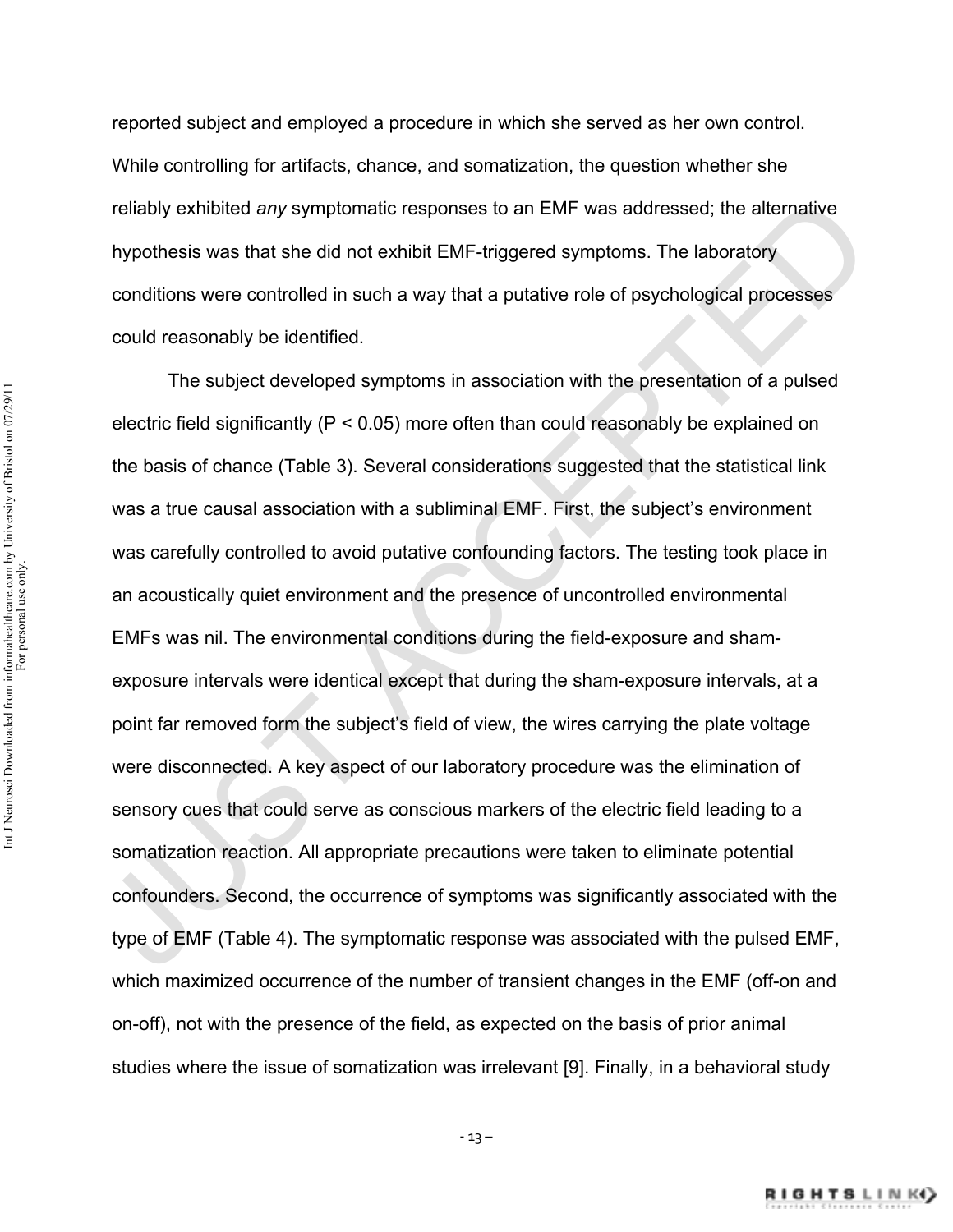specifically designed to assess awareness of the field, yes response rates were 8.7% and 9.9% in the field and sham conditions, respectively, which provided no evidence for a psychological role in the development of the subject's symptoms. We therefore conclude with a reasonable level of certainty that the causal association we found between the presence of the EMF and the subject's symptoms was mediated by a subconscious neural process. Although chance was an unlikely explanation for the association, that possibility could not be excluded. The existence of the neurological syndrome reported here was previously suspected, but not documented.

a psychological role in the development of the subject's symptoms. We therefore<br>conclude with a reasonable level of certainty that the causal association we found<br>between the presence of the EMF and the subject's symptoms The mechanism for the subject's symptoms of headache, visual disturbances, and somatic musculoskeletal discomfort following exposure to EMFs is unknown. Based on clinical evaluation, intermittent seizure activity is not a credible explanation, although a deeper epileptic focus with partial seizure activity may have escaped the detection of surface EEG electrodes. The abnormal findings in the subject's medical workup included the abnormal MR image (cortical dysplasia and polygyric changes) and extensive sleep discontinuity and fragmentation manifested in the overnight polysomnogram; the possible association of these findings with the subject's syndrome of EMF hypersensitivity is unknown.

 Our aim here was to concentrate on the previously unaddressed question whether acute exposure to weak EMF could produce real but not precisely predictable somatic effects mediated by nonpsychological processes. Within the limitations of the study we concluded that we demonstrated the neurological syndrome in the subject we studied. The question of whether EMF hypersensitivity is a significant public-health problem was not addressed here. The EMF we employed was equivalent in strength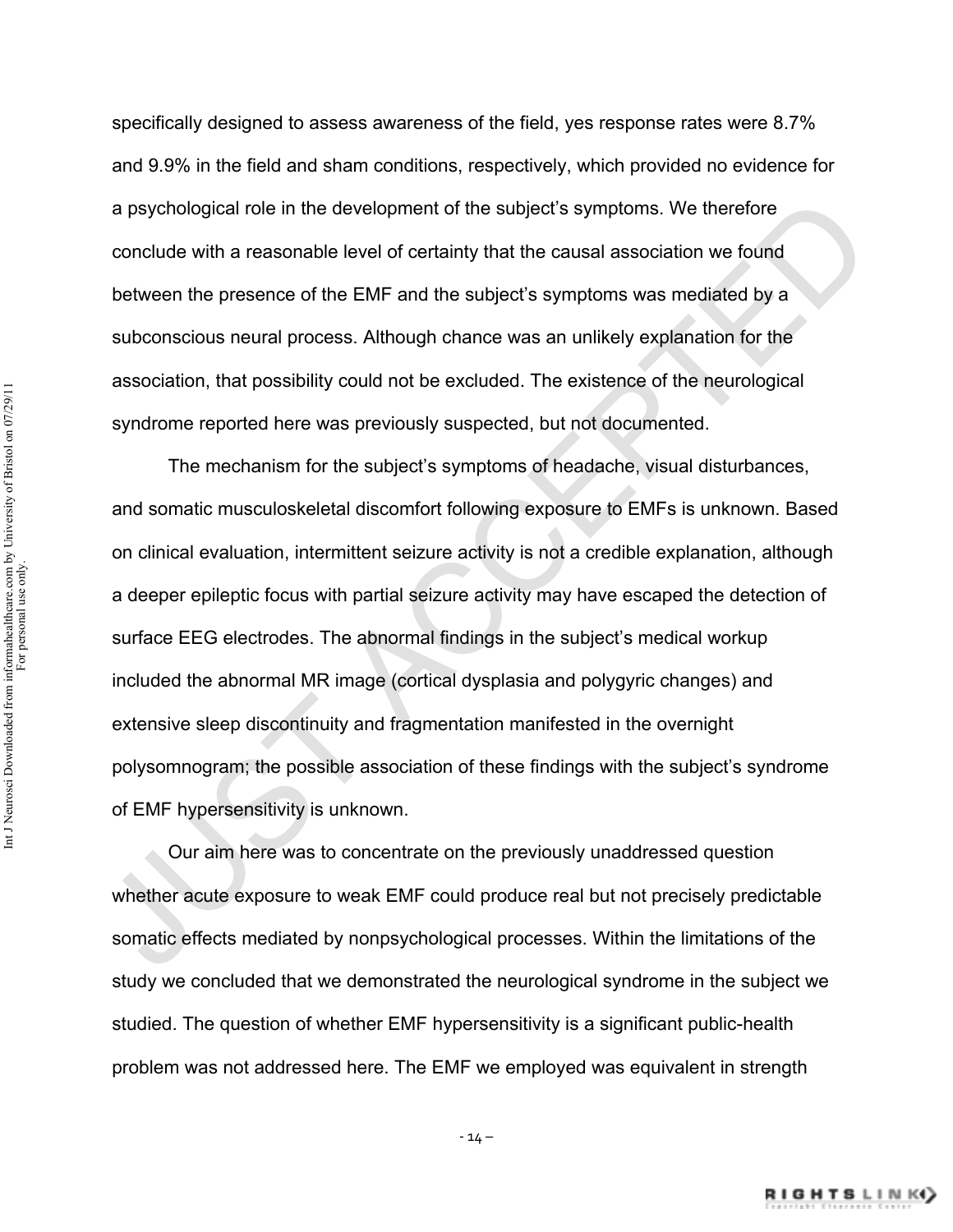clinical symptoms. Nevertheless resolution of the public-health issue depends on a<br>deeper understanding of how internal EMFs caused by environmental EMFs are related<br>to physiological process, and of the role of psychologic and pulse structure to EMFs pervasively present in the environment [1, 2], and our results were consistent with the possibility that environmental EMFs can directly trigger clinical symptoms. Nevertheless resolution of the public-health issue depends on a deeper understanding of how internal EMFs caused by environmental EMFs are related to physiological process, and of the role of psychological factors and co-morbidities in the exposed population in exacerbating the processes resulting in disease.

*Declaration of Interest:* The authors report no conflicts-of-interest. The authors alone are responsible for the content and writing of the paper.

# **REFERENCES**

1. Levallois P, Neutra R, Lee G, Hristova L. Study of self-reported hypersensitivity to electromagnetic fields in California. Environ Health Perspect. 2002;110 Suppl. 4:619- 23.

2. Schreier N, Huss A, Röösli M. The prevalence of symptoms attributed to electromagnetic field exposure: a cross-sectional representative survey in Switzerland. Soz Praventivmed. 2006;51:183-4.

3. Rubin GJ, Das Munshi J, Wessely S. Electromagnetic hypersensitivity: a systematic review of provocation studies. Psychosom Med. 2005;67:224-32.

4. Rubin J, Nieto-Hernandez R, Wessely S. Idiopathic environmental intolerance attributed to electromagnetic fields. Bioelectromagnetics. 2010;31:1-11.

5. Carrubba S, Frilot C, Chesson Jr. AL, Marino AA. Evidence of a nonlinear human magnetic sense. Neuroscience. 2007;144:356-67.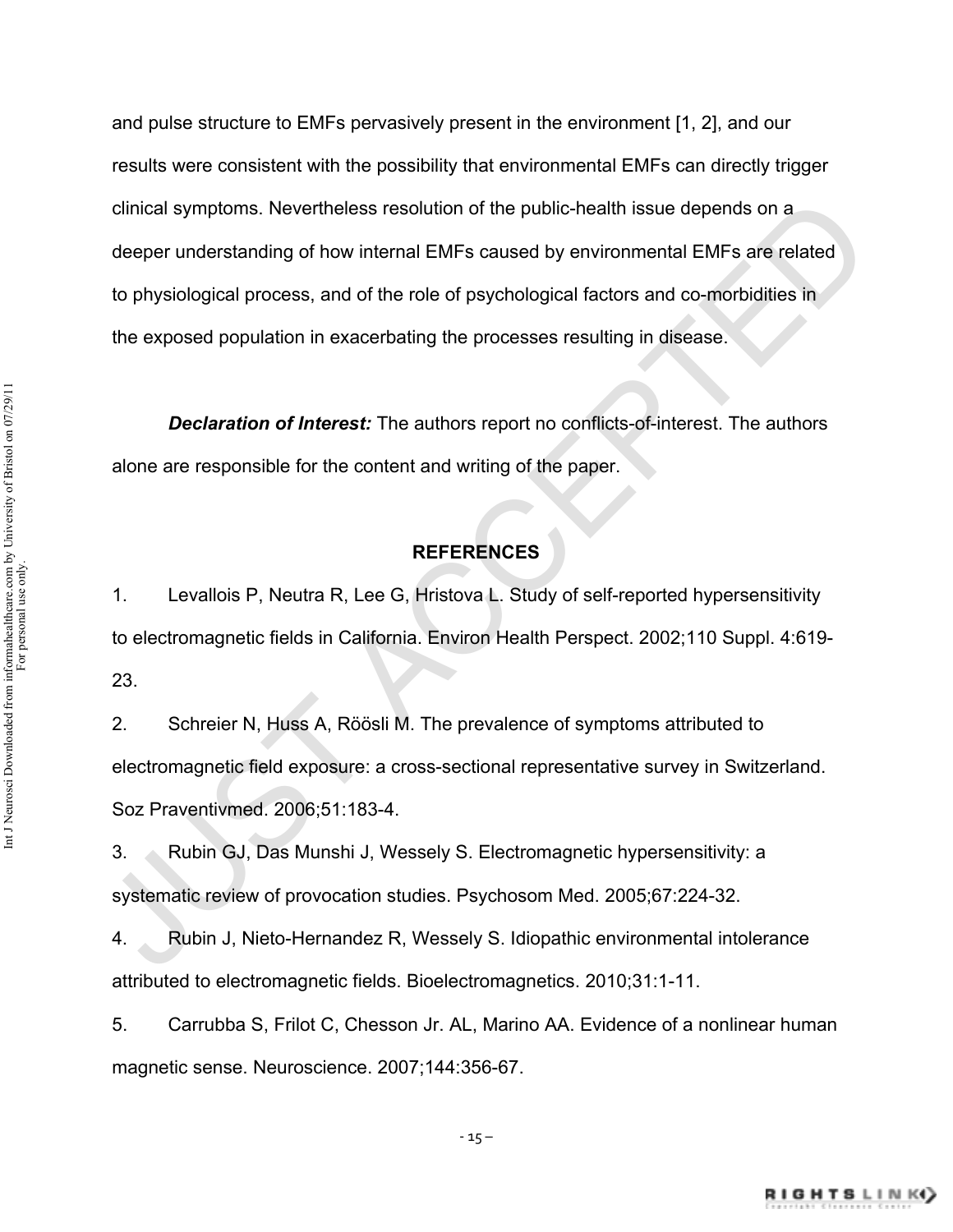6. Marino AA, Carrubba S, Frilot II C, Chesson Jr. AL, Gonzalez-Toledo E. Simulated MR magnetic field induces steady-state changes in brain dynamics: implications for interpretation of functional MR studies. Magn Reson Med. 2010;64:349- 57.

7. Marino AA, Carrubba S, Frilot C, Chesson Jr. AL. Evidence that transduction of electromagnetic field is mediated by a force receptor. Neurosci Lett. 2009;452:119-23.

8. Frilot II C, Carrubba S, Marino AA. Magnetosensory function in rats: localization using positron emission tomography. Synapse. 2009;63:421-8.

9. Frilot II C, Carrubba S, Marino AA. Transient and steady-state magnetic fields induce increased fluorodeoxyglucose uptake in the rat hindbrain. Synapse. 2011;65:617-23.

10. AASM. The AASM Manual for the Scoring of Sleep and Associated Events: Rules, Terminology and Technical Specifications: American Academy of Sleep Medicine; 2007.

implications for interpretation of functional MR studies. Magn Reson Med. 2010;64:349-<br>
57. Marino AA, Carrubba S, Frilot C, Chesson Jr. AL. Evidence that transduction of<br>
electromagnetic field is mediated by a force recep 11. International Commission on Non-Ionizing Radiation Protection. Guidelines for limiting exposure to time-varying electric, magnetic, and electromagnetic fields. Health Phys. 1998;74:494-522.

12. Carrubba S, Frilot II C, Chesson Jr. AL, Marino AA. Numerical analysis of recurrence plots to detect effect of environmental-strength magnetic fields on human brain electrical activity. Med Eng Phys. 2010;32(8):898-907.

13. Carrubba S, Frilot II C, Hart FX, Chesson Jr. AL, Marino AA. The electric field is a sufficient physical determinant of the human magnetic sense. Int J Radiat Biol. 2009;85:622-32.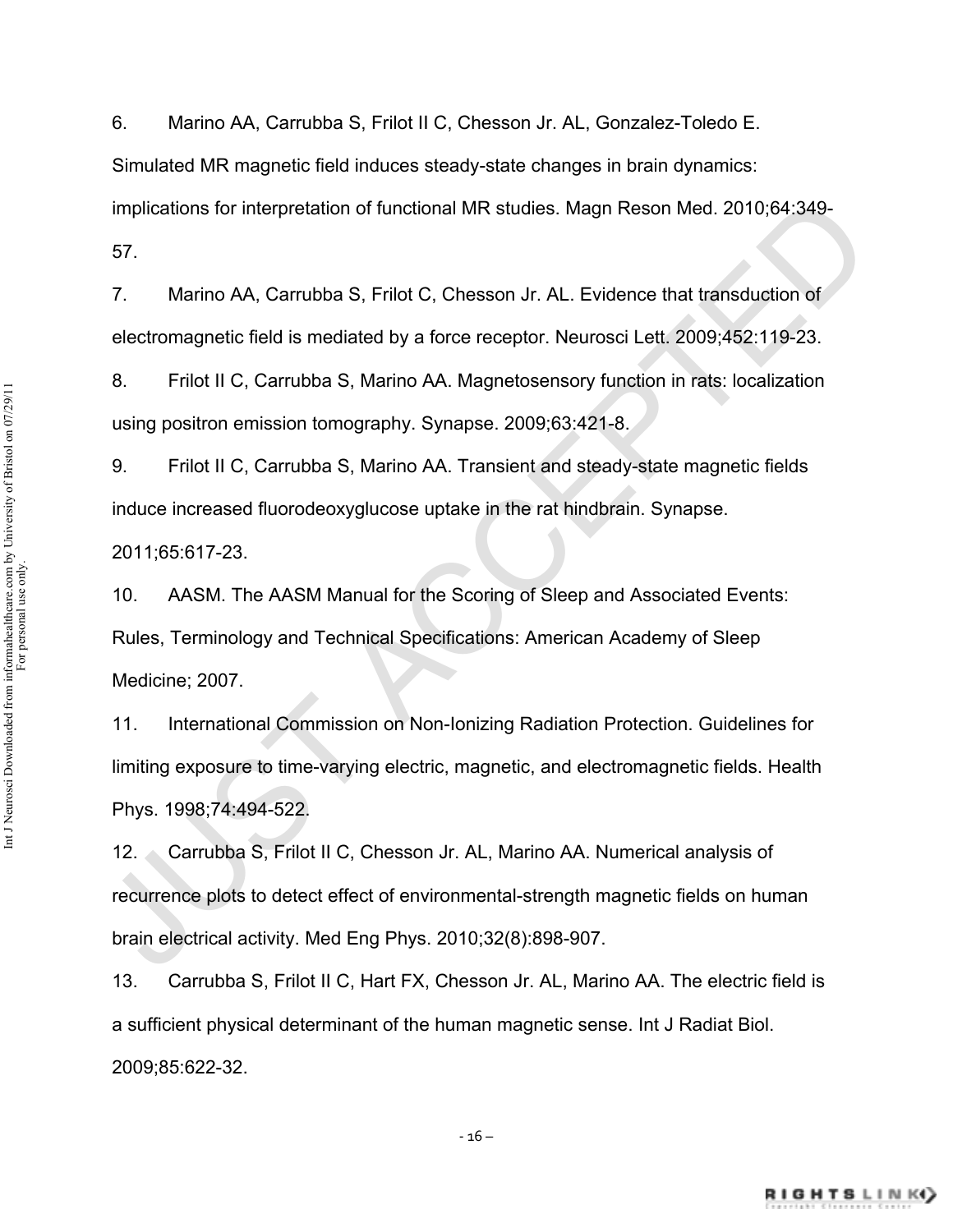14. Carrubba S, Frilot II C, Chesson Jr. AL, Marino AA. Method for detection of changes in the EEG induced by the presence of sensory stimuli. J Neurosci Meth. 2008;173:41-6.

15. Freeman GH, Halton JH. Note on exact treatment of contingency, goodness of fit and other problems of significance. Biometrika. 1951;38:141-9.

16. Hirshkowitz M, Moore CA, Hamilton 3rd CR, Rando KC, Karacan I. Polysomnography of adults and elderly: sleep architecture, respiration, and leg movement. J Clin Neurophysiol. 1992;9(1):56-62.

17. Chokroverty S, Thomas RJ, Bhatt M. Atlas of Sleep Medicine, 1st Ed. Philadelphia, PA: Elsevier; 2005.

18. Pressman MR. Primer of Polysomnogram Interpretation. Boston: Butterworth Heinemann; 2002.

19. Naifeh KH, Severinghaus JW, Kamiya J. Effect of aging on sleep-related changes in respiratory variables. Sleep. 1987;10(2):160-71.

20. Bonnet MH, Arand DL. EEG arousal norms by age. J Clin Sleep Med. 2007;3:275-6.

2008:173:41-6.<br>
15. Freeman GH, Halton JH. Note on exact treatment of contingency, goodness of fit<br>
16. Hirshkowitz M, Moore CA, Hamilton 3rd CR, Rando KC, Karacan I.<br>
16. Hirshkowitz M, Moore CA, Hamilton 3rd CR, Rando KC 21. Nicolas A, Michaud M, Lavigne G, Montplaisir J. The influence of sex, age and sleep/wake state on characteristics of periodic leg movements in restless legs syndrome patients. Clin Neurophysiol. 1999;110:1168-74.

22. American Academy of Sleep Medicine. The International Classification of Sleep Disorders: Diagnostic and Coding Manual, 2nd Ed. Westchester, IL: American Academy of Sleep Medicine; 2005.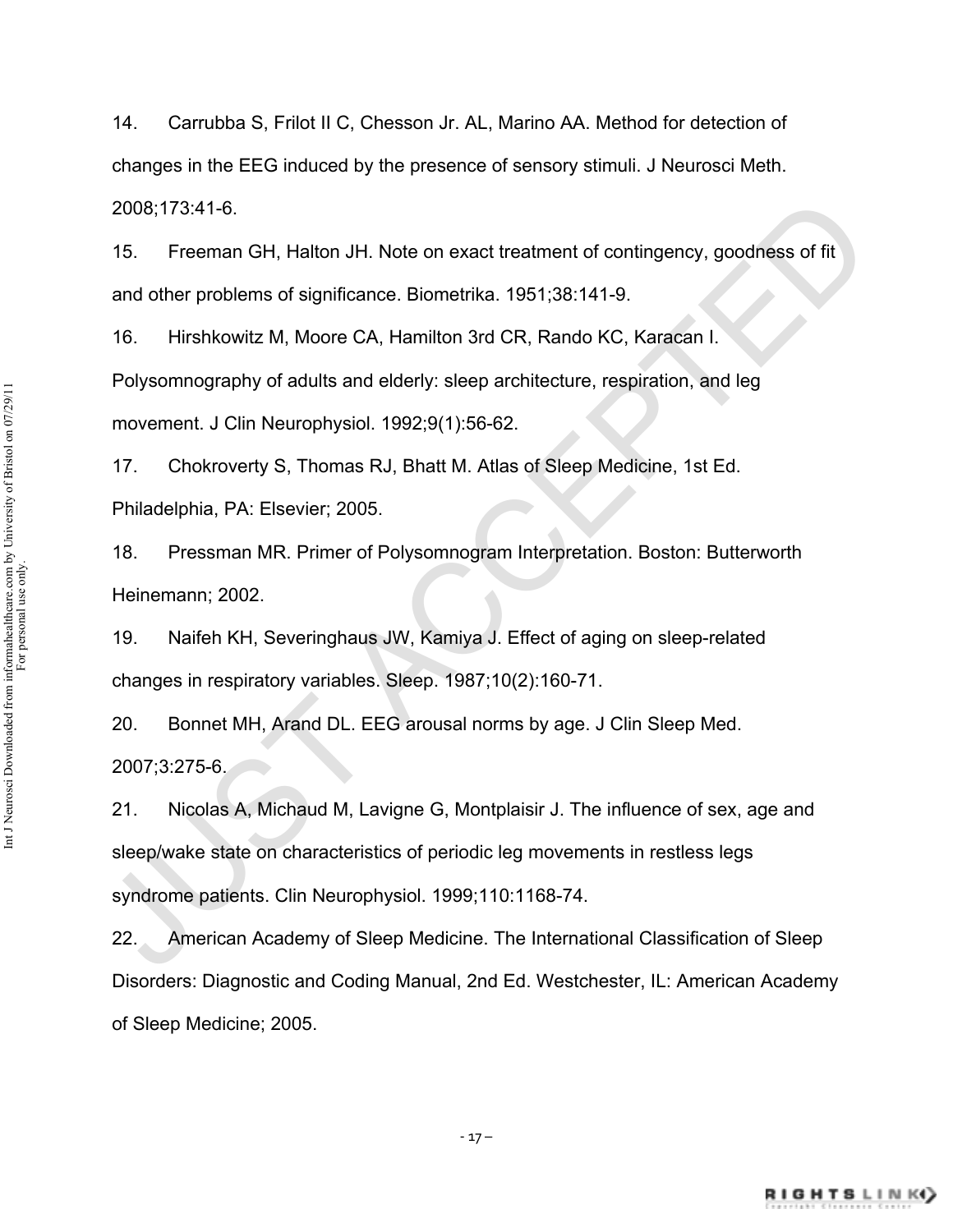**Table 1** Polysomnography Results. Comparison with usual night, per patient: "Same as usual." No epileptiform activity noted during arousals associated with unintended gross motor activity. Normal REM-related atonia. REM, rapid eye movement; WASO, wake after sleep onset; PLM, periodic limb movement; AH, apnea/hypopnea.

| motor activity. Normal REM-related atonia. REM, rapid eye movement; WASO, wake |                |                      |  |  |
|--------------------------------------------------------------------------------|----------------|----------------------|--|--|
| after sleep onset; PLM, periodic limb movement; AH, apnea/hypopnea.            |                |                      |  |  |
|                                                                                | <b>SUBJECT</b> | <b>NORMAL RANGE</b>  |  |  |
| Sleep latency                                                                  | 6 min          | $13.4 \pm 10.1$ [16] |  |  |
| Stage N1 sleep                                                                 | 13.8%          | $3 - 8\%$ [17]       |  |  |
| Stage N2 sleep                                                                 | 51.8%          | 44-55% [17]          |  |  |
| Stage N3 sleep                                                                 | 23.6%          | 10-15% [17]          |  |  |
| Stage R sleep                                                                  | 10.7%          | 20-25% [17]          |  |  |
| <b>REM</b> latency                                                             | 150.5 min      | 57-66 min [18]       |  |  |
| WASO index                                                                     | 6/hr           | $1.3 \pm 0.8$ [16]   |  |  |
| <b>WASO</b> total                                                              | 40.5 min       | 10.7 ±11 min [19]    |  |  |
| Total sleep time                                                               | 340.5 min      | $340.0 \pm 70$ [16]  |  |  |
| Sleep efficiency                                                               | 88%            | 86.4% ± 11.6 [16]    |  |  |
| Arousal index                                                                  | 34.2/hr        | $16.8 \pm 6.2$ [20]  |  |  |
| PLM index                                                                      | 7.8/hr         | $< 5/hr$ [21]        |  |  |
| AH index                                                                       | 0.2/hr         | $< 5/hr$ [22]        |  |  |
|                                                                                |                |                      |  |  |
|                                                                                |                |                      |  |  |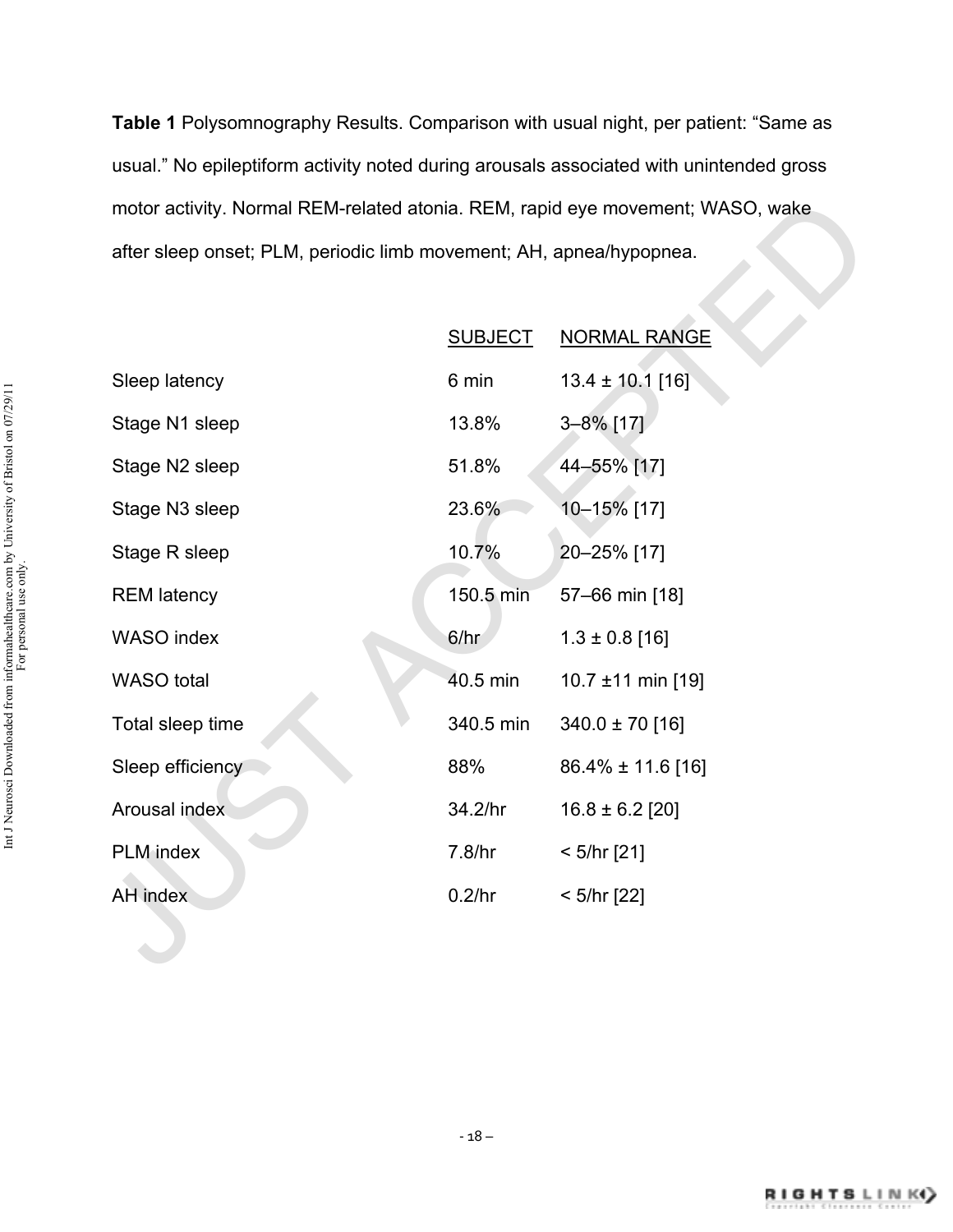Table 2 Sequence and characteristics of experiments.

| <b>EXPERIMENT</b>         | <b>ELECTRIC</b><br><b>FIELD</b><br><b>CONDITION</b> | NO. OF<br><b>TRIALS</b> | <b>TRIAL</b><br><b>DURATION</b><br>(sec) | <b>RESPONSE</b> |
|---------------------------|-----------------------------------------------------|-------------------------|------------------------------------------|-----------------|
| $\mathbf 1$               | Pulsed                                              | $10$                    | 100                                      | Symptoms        |
|                           | Sham                                                | $10$                    | 100                                      |                 |
|                           |                                                     |                         |                                          |                 |
| $\mathbf{2}$              | Pulsed                                              | $\sqrt{5}$              | 100                                      | Symptoms        |
|                           | Continuous                                          | 5                       | 100                                      |                 |
|                           | Sham                                                | 5                       | 100                                      |                 |
|                           |                                                     |                         |                                          |                 |
| $\ensuremath{\mathsf{3}}$ | Pulsed                                              | 300                     |                                          | Behavior        |
|                           | Sham                                                | 150                     |                                          |                 |
|                           |                                                     |                         |                                          |                 |
|                           |                                                     |                         |                                          |                 |
|                           |                                                     |                         |                                          |                 |
|                           |                                                     |                         |                                          |                 |
|                           |                                                     |                         |                                          |                 |
|                           |                                                     |                         |                                          |                 |
|                           |                                                     |                         |                                          |                 |
|                           |                                                     |                         |                                          |                 |
|                           |                                                     |                         |                                          |                 |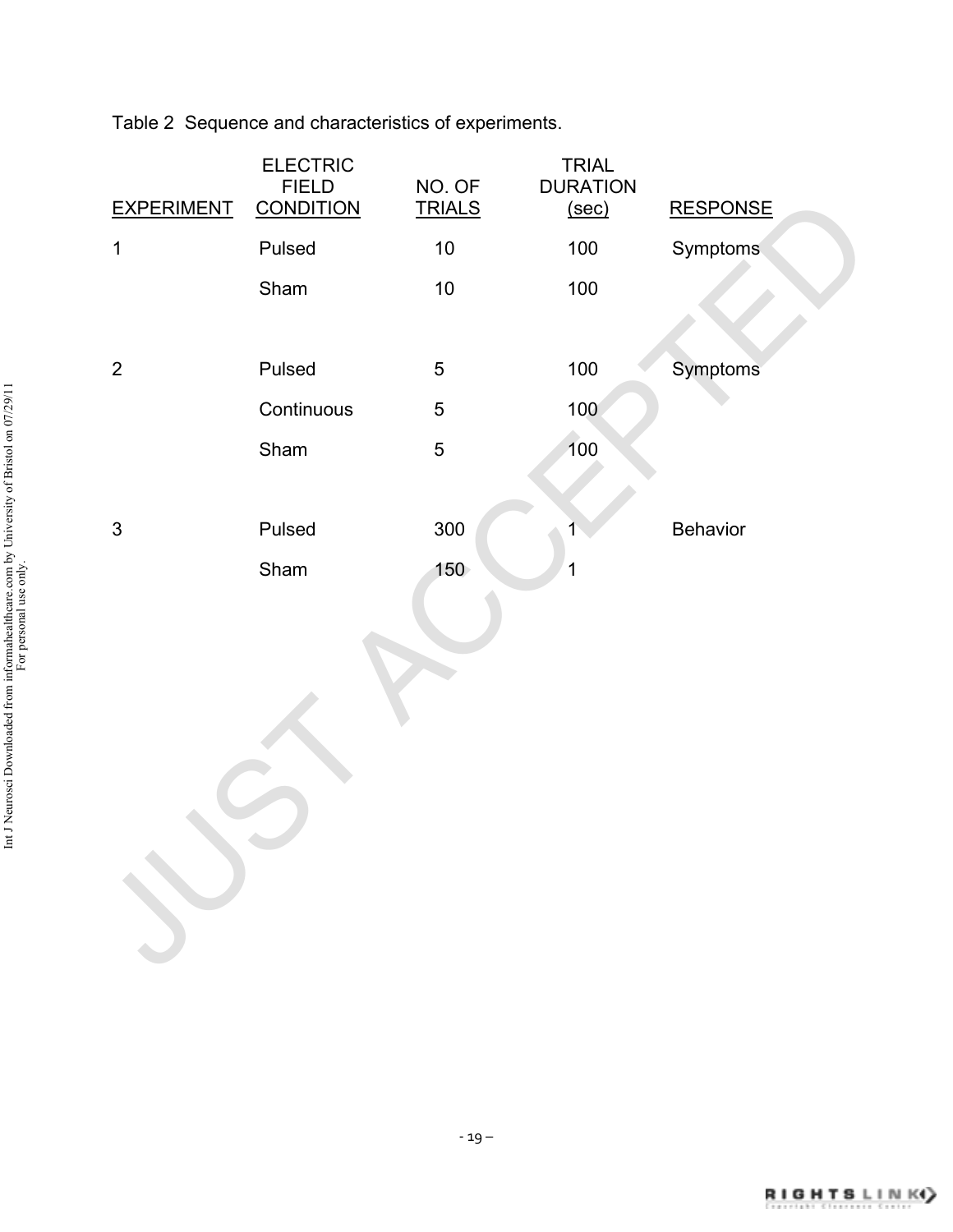**Table 3** Evaluation of the relation between presentation of a pulsed electric field and the development of symptoms. (a) Results from the individual 100-s exposure intervals. (b) Summary table.

| Summary table. |                               |                     |                                       |  |  |
|----------------|-------------------------------|---------------------|---------------------------------------|--|--|
| (a)            | <b>INTERVAL</b><br><u>NO.</u> | <b>CONDITION</b>    | <b>RESULT</b>                         |  |  |
|                | 1                             | <b>Pulsed Field</b> | Temporal pain                         |  |  |
|                | $\overline{2}$                | Sham                | Mild temporal pain                    |  |  |
|                | 3                             | Sham                | Mild temporal pain                    |  |  |
|                | 4                             | Sham                | No symptoms                           |  |  |
|                | 5                             | <b>Pulsed Field</b> | Temporal pain; Headache               |  |  |
|                | $6\phantom{1}$                | Sham                | No symptoms                           |  |  |
|                | $\overline{7}$                | <b>Pulsed Field</b> | Skipped heartbeats; Feeling of unease |  |  |
|                | 8                             | Sham                | No Symptoms                           |  |  |
|                | $9\,$                         | <b>Pulsed Field</b> | Headache                              |  |  |
|                | 10                            | Sham                | Mild headache                         |  |  |
|                | 11                            | <b>Pulsed Field</b> | Temporal pain                         |  |  |
|                | 12                            | Sham                | Mild headache                         |  |  |
|                | 13                            | <b>Pulsed Field</b> | Muscle twitch; Feeling of unease      |  |  |
|                | 14                            | <b>Pulsed Field</b> | Strong headache                       |  |  |
|                | 15                            | <b>Pulsed Field</b> | Strong headache                       |  |  |
|                | 16                            | Sham                | No symptoms                           |  |  |
|                | 17                            | <b>Pulsed Field</b> | Stiff neck                            |  |  |
|                | 18                            | <b>Pulsed Field</b> | Muscle twitch; temporal pain          |  |  |
|                | 19                            | Sham                | Mild temporal pain                    |  |  |
|                | 20                            | Sham                | No symptoms                           |  |  |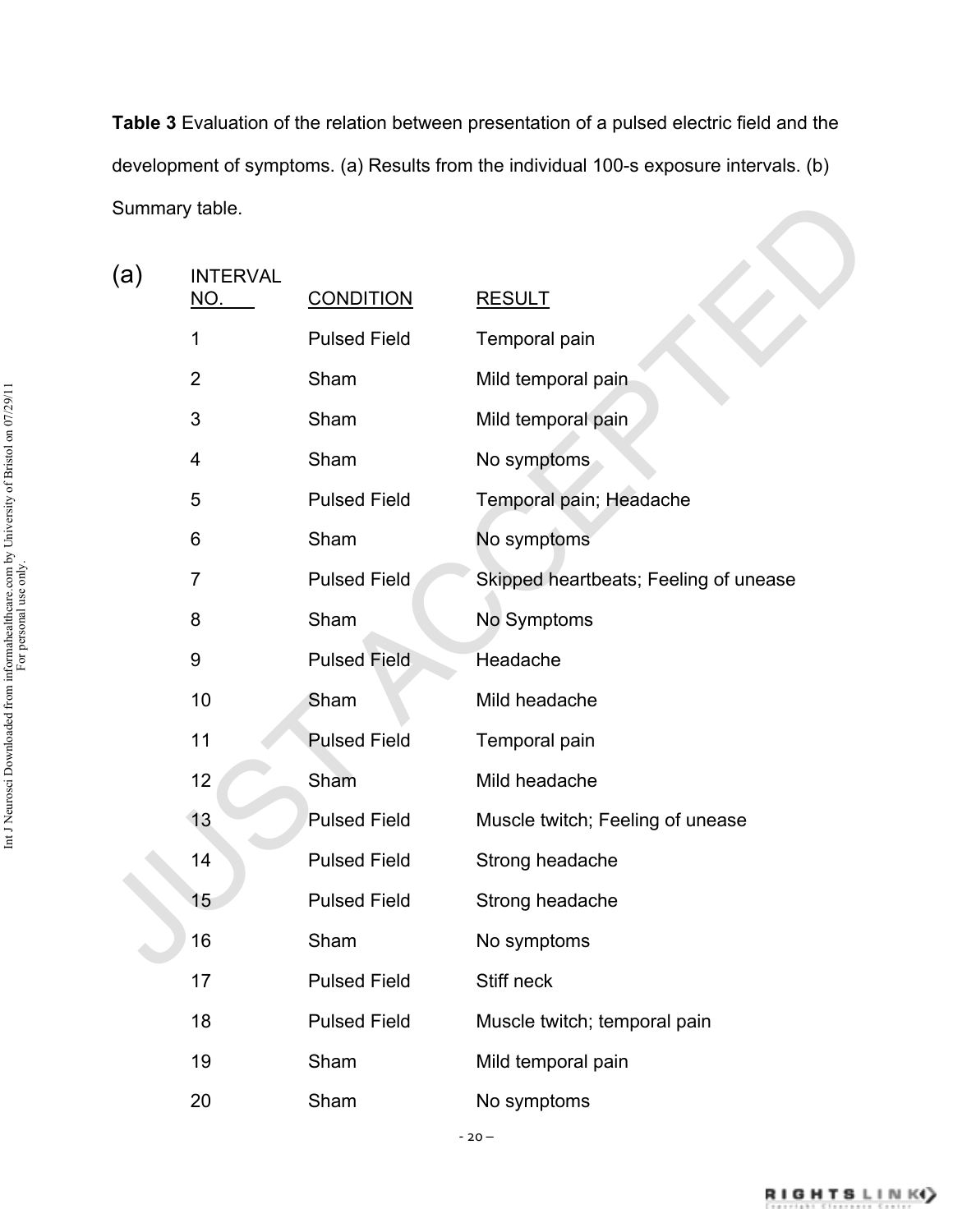| (b) | FIELD<br><b>CONDITION</b> |                | <b>SYMPTOMS</b> |                 |  |
|-----|---------------------------|----------------|-----------------|-----------------|--|
|     |                           | <b>NONE</b>    | MILD            | $>$ MILD        |  |
|     | Sham                      | $\overline{5}$ | $\sqrt{5}$      | $\pmb{0}$       |  |
|     | *Pulsed Field             | $\pmb{0}$      | $\pmb{0}$       | 10 <sub>1</sub> |  |
|     |                           |                | $*$ P < 0.05    |                 |  |
|     |                           |                |                 |                 |  |
|     |                           |                |                 |                 |  |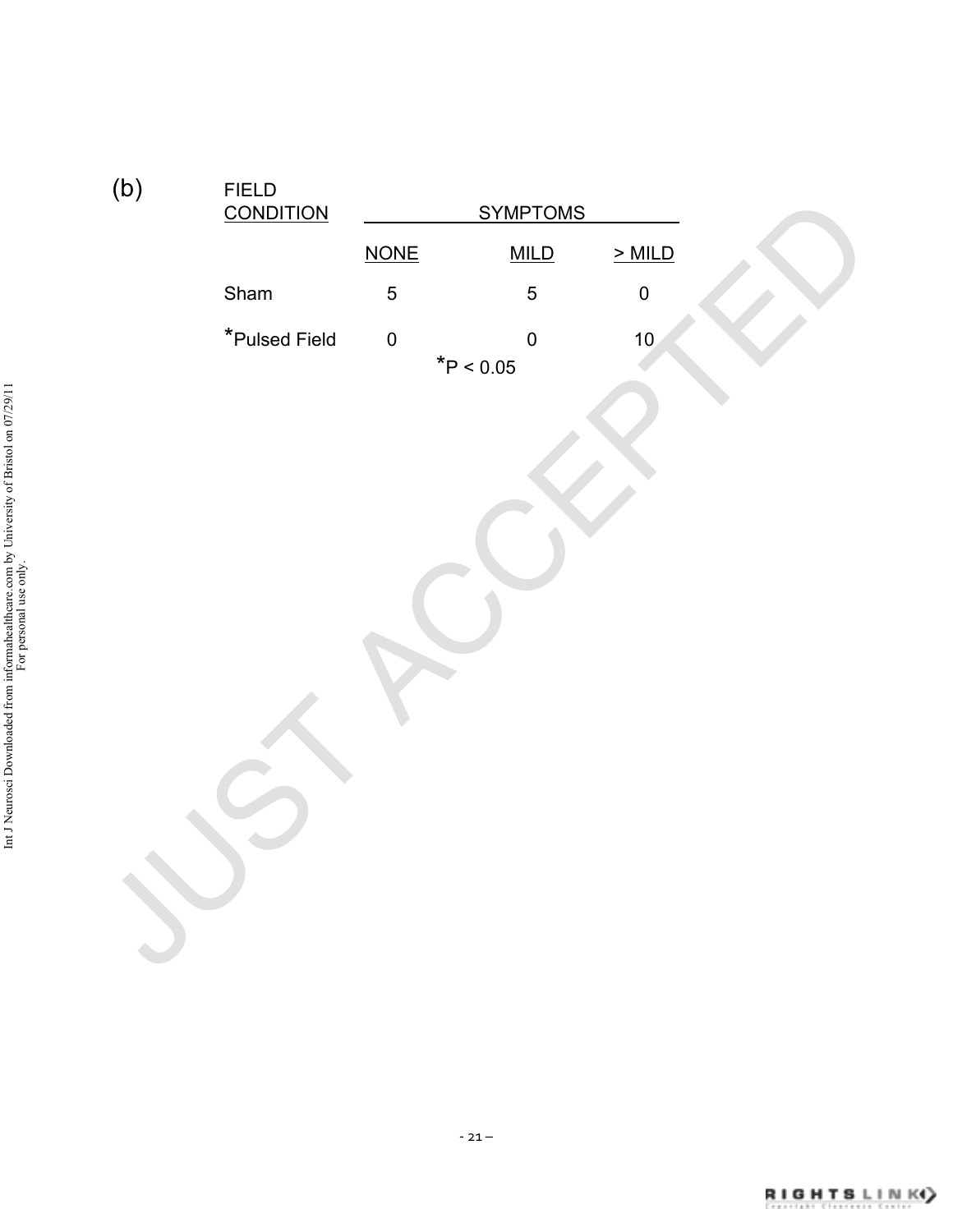**Table 4** Evaluation of the comparative effect of continuous and pulsed fields relative to a sham field on the development of symptoms. (a) Results from individual 100-s exposure intervals. (b) Summary table.

| exposure intervals. (b) Summary table. |                               |                                   |                         |  |
|----------------------------------------|-------------------------------|-----------------------------------|-------------------------|--|
| (a)                                    | <b>INTERVAL</b><br><u>NO.</u> | <b>CONDITION</b><br><b>RESULT</b> |                         |  |
|                                        | 1                             | Sham                              | No symptoms             |  |
|                                        | $\overline{2}$                | <b>Continuous Field</b>           | No symptoms             |  |
|                                        | 3                             | <b>Pulsed Field</b>               | Temporal pain           |  |
|                                        | 4                             | Sham                              | No symptoms             |  |
|                                        | 5                             | <b>Continuous Field</b>           | No symptoms             |  |
|                                        | 6                             | <b>Pulsed Field</b>               | Mild headache           |  |
|                                        | $\overline{7}$                | Sham                              | Mild headache           |  |
|                                        | 8                             | <b>Continuous Field</b>           | Muscle twitch           |  |
|                                        | 9                             | <b>Pulsed Field</b>               | Severe pain             |  |
|                                        | 10                            | Sham                              | No symptoms             |  |
|                                        | 11                            | <b>Continuous Field</b>           | Temporal pain           |  |
|                                        | 12                            | <b>Pulsed Field</b>               | Headache; Muscle twitch |  |
|                                        | 13                            | Sham                              | No symptoms             |  |
|                                        | 14                            | <b>Continuous Field</b>           | Mild temporal pain      |  |
|                                        | 15                            | <b>Pulsed Field</b>               | Mild temporal pain      |  |
|                                        |                               |                                   |                         |  |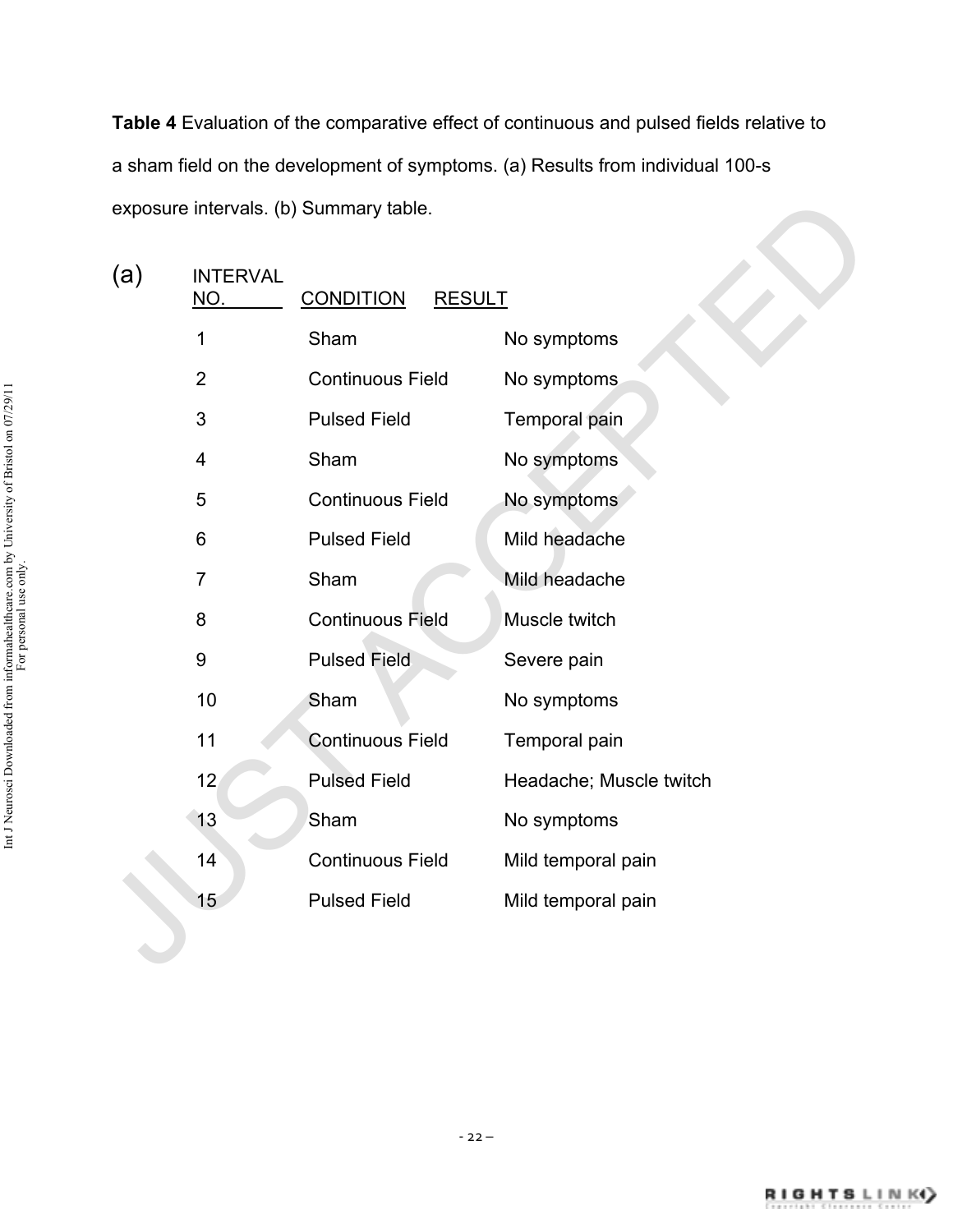| (b) | <b>CONDITION</b>        | <b>SYMPTOMS</b>         |                               |                |
|-----|-------------------------|-------------------------|-------------------------------|----------------|
|     |                         | <b>NONE</b>             | MILD                          | $>$ MILD       |
|     | Sham                    | $\overline{\mathbf{4}}$ | $\overline{1}$                | $\pmb{0}$      |
|     | <b>Continuous Field</b> | $\overline{2}$          | $\pmb{0}$                     | $\mathbf{3}$   |
|     | *Pulsed field           | $\pmb{0}$               | $\overline{2}$<br>$*$ P <0.05 | $\mathfrak{S}$ |
|     |                         |                         |                               |                |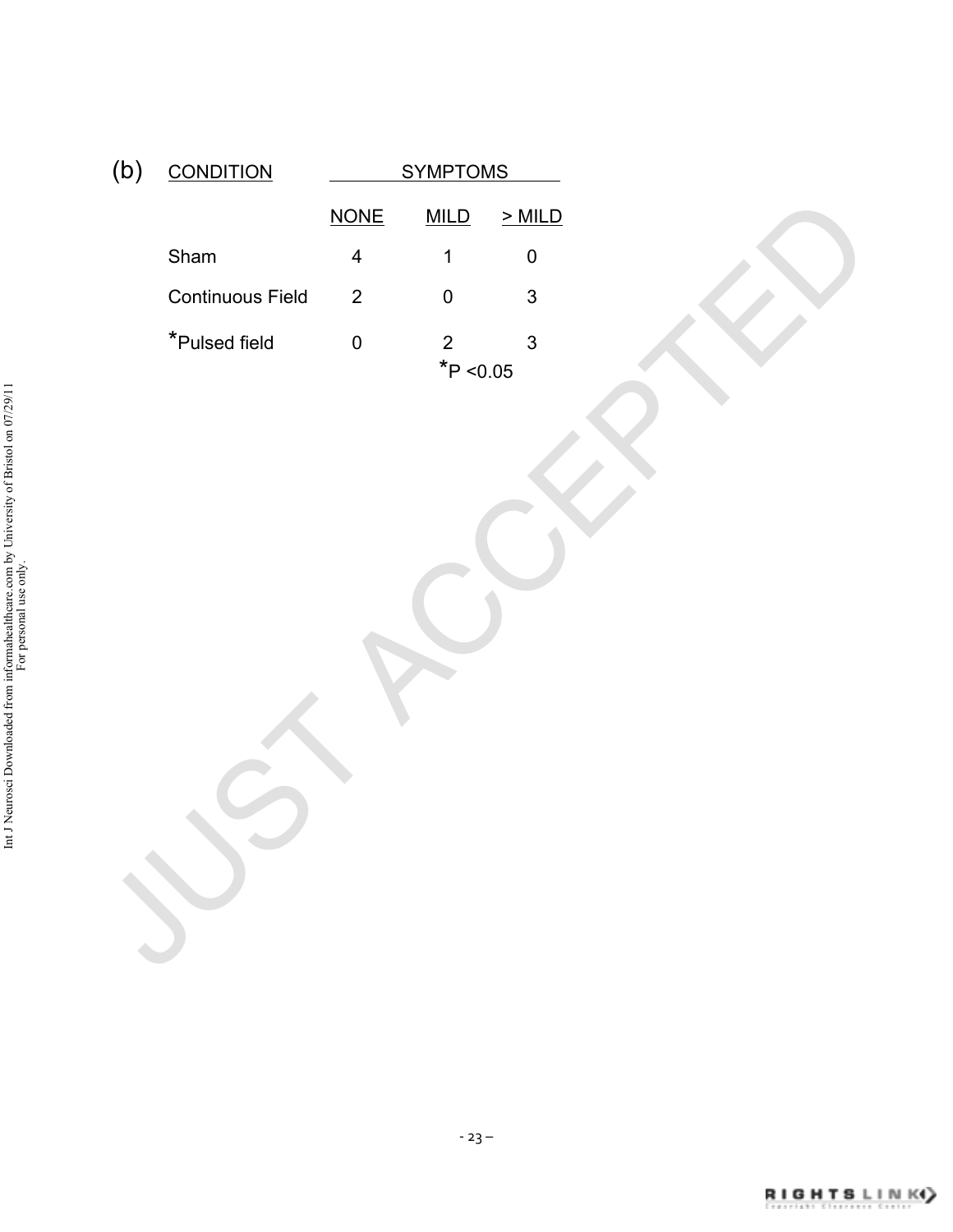**Table 5** Evaluation of conscious perception of a pulsed electric field. Subject's responses during the presence (On) and absence (Off) of the field, respectively.

| (a) | <b>RESPONSE</b>        |                  | <b>PULSED FIELD</b> |
|-----|------------------------|------------------|---------------------|
|     |                        | $\underline{ON}$ | OFE                 |
|     | $\mathsf{Yes}^{\star}$ | 32               | $19$                |
|     | No                     | 261              | 274<br>$*$ P < 0.05 |
| (b) | <b>RESPONSE</b>        |                  | <b>SHAM</b>         |
|     |                        | $\underline{ON}$ | <b>OFF</b>          |
|     | Yes                    | $15\,$           | 12                  |
|     | No                     | 135              | 138                 |
|     |                        |                  |                     |